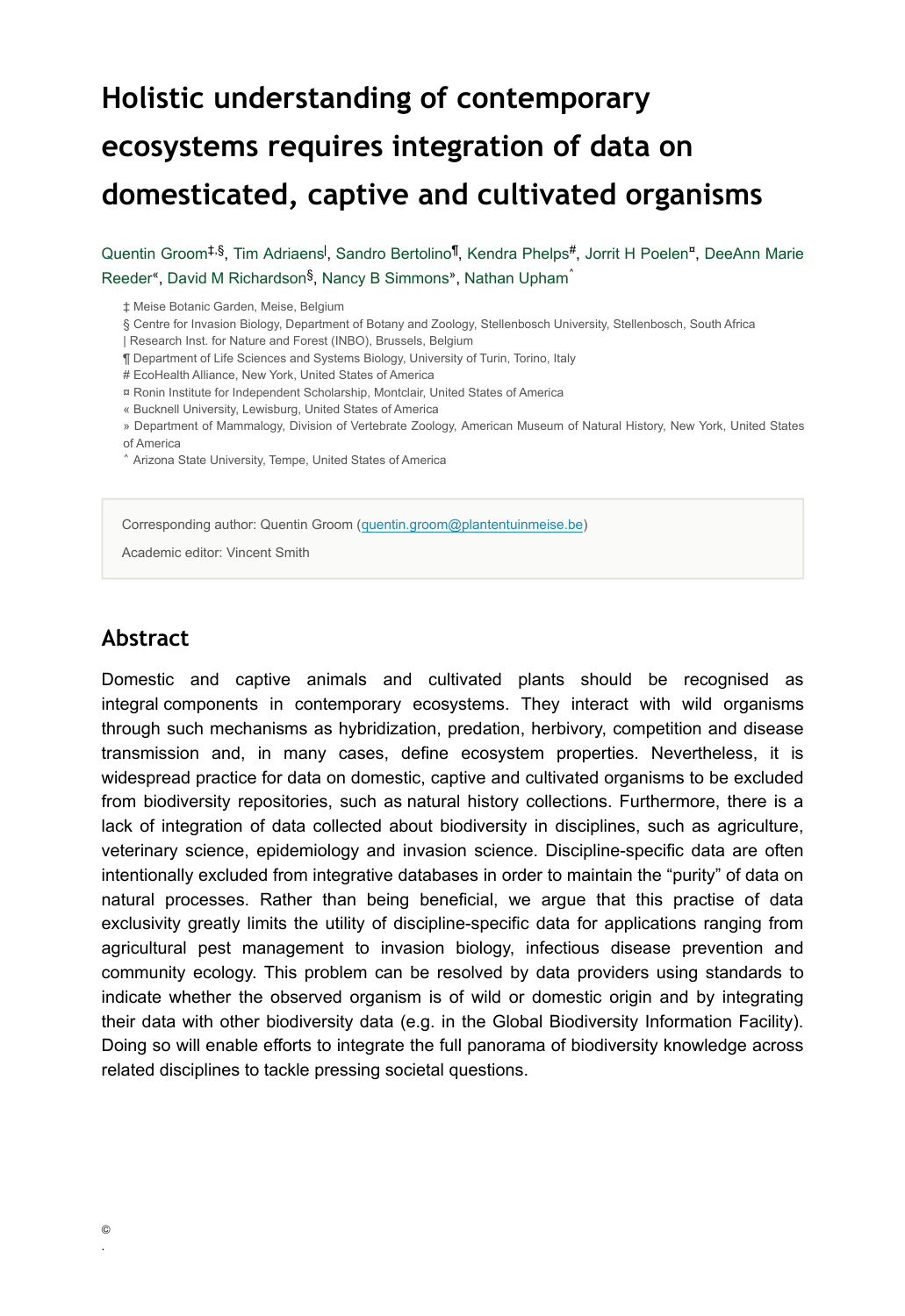# **Keywords**

Darwin core, interoperability, invasive species, One Health, urban ecology

## **Introduction**

Even by conservative estimates, 29% of the global land surface has been significantly modified by anthropogenic activities ([Ellis 2011](#page-11-0)). On some continents, such as Europe, the percentage is much higher ([Ellis et al. 2020\)](#page-11-1). Agriculture, urbanisation and forestry are all anthropogenic activities that create or radically transform ecosystems. Furthermore, people further modify these ecosystems through the introduction and management of animals and plants. Domesticated animals, captive animals and cultivated plants are introduced for the production of food and other materials, but also for other qualities, including companionship, beauty, entertainment and shelter. Even semi-natural ecosystems are often maintained by domestic herbivores to restore ecosystem function and conserve habitats. Vast areas are grazed by cattle and sheep, while others are planted with food crops, such as wheat, corn, soybean, sunflower, sugar cane and rice or commercial forests of (mostly non-native) trees for timber and other forest products. Moreover, urban ecosystems are where a wide array of plant species, many of which are non-native, are cultivated in gardens for their aesthetic qualities. Such plants create important habitats and food sources for insect pollinators and other animals. Most of the earth's human population lives in what is effectively an anthropogenic biome in which introduced organisms constitute a high proportion of the total biomass. For example, the biomass of livestock on the planet has been calculated to be more than an order of magnitude larger than the biomass of all wild mammals [\(Bar-On et al. 2018](#page-10-0)).

In this context, we examine the importance of integrating data on domestic and captive animals and cultivated plants by reviewing interactions with their wild counterparts. We also demonstrate how some citizen science projects reject or actively discourage observations of domestic, captive and cultivated organisms and how biodiversity data, collected by agriculture, horticulture and veterinary disciplines, are not integrated with other biodiversity datasets.

Here we briefly review the importance of data on the distributions and populations of domestic organisms for tackling some of the global ecological challenges and we make recommendations as to how the situation can be improved. We define domestic organisms as those organisms that would not exist at a particular location were it not for human intervention and where every part of their life cycle is managed, including their food, shelter, reproduction and ultimately harvesting, by humans. Despite the intense management of domestic organisms, interactions with wild organisms frequently occur and consequently play an integral role in shaping ecosystems.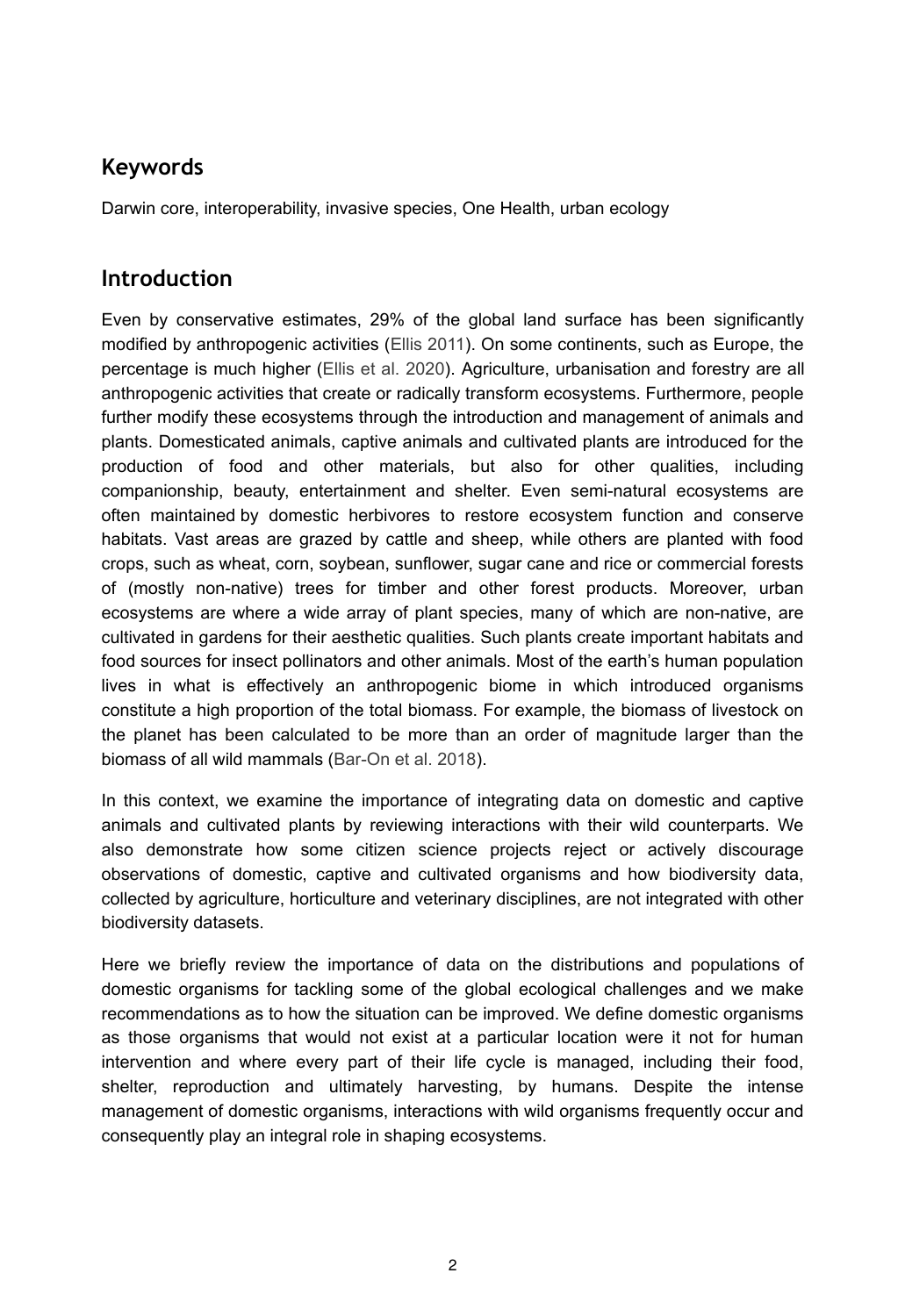#### **Predation, parasitism and herbivory**

Domestic organisms can have significant negative impacts on native biodiversity when they are allowed to roam freely. In Italy, as in many countries, domestic cats (*Felis catus*) predate more than 200 other species, routinely killing birds, mammals, reptiles and amphibians [\(Mori et al. 2019\)](#page-14-0). Domestic dogs (*Canis lupus familiaris*) can be an equally important predator [\(Holderness-Roddam and McQuillan 2014\)](#page-12-0) and cause major disturbance to wildlife [\(Banks and Bryant 2007](#page-10-1), [Weston and Stankowich 2013](#page-16-0)). Domestic animals can also be the target of predation and parasitism from wild animals [\(Gazzola et](#page-12-1) [al. 2005](#page-12-1), [Walker et al. 2018\)](#page-16-1). Agricultural ecosystems can "subsidize" predators, which then return to adjacent wild ecosystems and impact wild prey species ([Rand et al. 2006\)](#page-15-0). For example, in the case of vampire bats (*Desmodus rotundus*) in Argentina, their population is twice as large in cattle-producing ecosystems compared to natural ecosystems, presumably due to the high density of an additional source of food [\(Delpietro](#page-11-2) [et al. 1992\)](#page-11-2). Furthermore, subsidies of food from domestic livestock can shift the diet of apex predators away from wild prey and, as a consequence, wild prey populations are no longer controlled by predators ([Ciucci et al. 2020](#page-10-2)).

Herbivory by livestock can also have a major impact on ecosystems. Grassland covers between 12% and 21% of the global land surface and the population of cattle is close to a billion head ([FAO 2020,](#page-11-3) [Robinson et al. 2011\)](#page-15-1). Expanding livestock production necessitates the conversion of existing ecosystems, such as slash-and-burn methods used to clear forests, replacing native grasslands with non-native pasture plants or introducing livestock in natural grasslands to create additional pasture for cattle grazing. Anthropogenic ecosystems are often a complex patchwork of land-use types, often with distinct boundaries between the different management regimes, including grazing ([Hobbs et al.](#page-12-2) [2014](#page-12-2)). Nevertheless, spillover of herbivores between natural and anthropogenic ecosystems is extensive and goes in both directions ([Blitzer et al. 2012\)](#page-10-3).

The direct impacts of domestic organisms on ecosystems do not just involve mammals. Fish and shellfish are frequently stocked in natural waterways and coastal areas for recreational fishing, biocontrol or their aesthetic qualities. Introduced fish can alter natural ecosystems through interactions with native species, including increased competition and/ or predation. For example, stocked brown trout (*Salmo trutta*) can reduce native invertebrate communities, even if those stocked fish are unable to create viable populations [\(Alexiades and Kraft 2017](#page-9-0)). Cultivated crops and other non-native trees and garden plants are a significant component of many anthropogenic ecosystems. They provide critical food resources for many wild species, particularly where habitat has been reduced through fragmentation (e.g. [Chaves and Bicca-Marques 2017](#page-10-4)). Crop pests are also an important source of food for many animals, such as Brazilian free-tailed bats ( *Tadarida brasiliensis*) which feed extensively on corn earworm moths (*Helicoverpa zea*) ( [McCracken et al. 2012](#page-13-0)).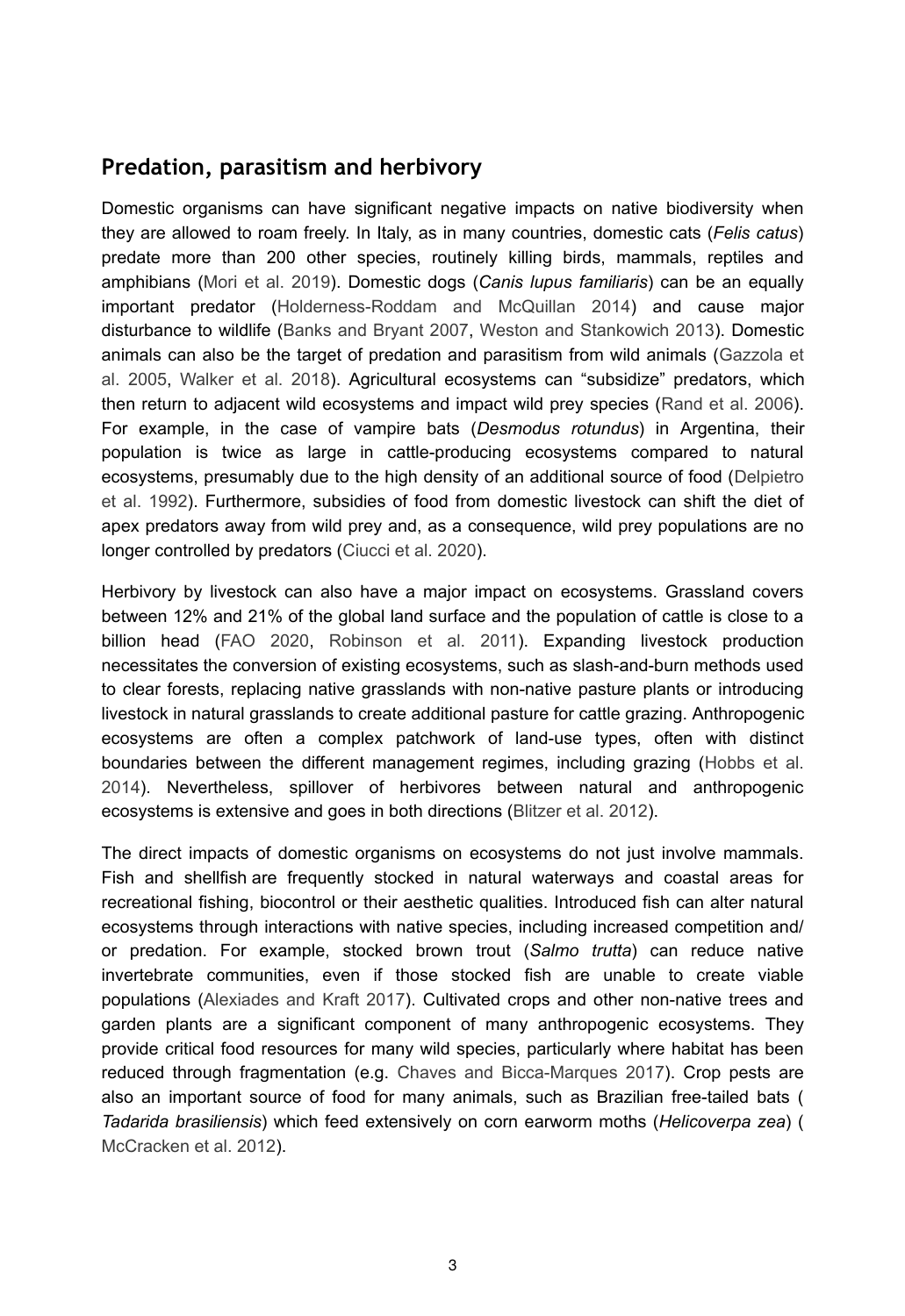The characteristics of cultivated plants and the way that they are grown is likely to have a large influence on whether the plants have a positive or negative impact on wild organisms. For example, crop and forestry monocultures can have negative consequences for wild bees, whereas domestic gardens may provide benefits [\(Kaluza et al. 2016,](#page-13-1) [Samnegård et](#page-15-2) [al. 2011](#page-15-2)). Furthermore, the keeping of domesticated bees results in direct competition with native pollinators ([Ropars et al. 2019\)](#page-15-3). Plant cultivation can indirectly affect vertebrates by changing the abundance and species composition of their arthropod prey. For example, the reduced breeding success of the insectivorous Eurasian blue tit (*Cyanistes caeruleus*) in urban ecosystems in comparison to congeners in native woodland has been attributed to the reduced population densities and lower diversity of arthropods on non-native cultivated trees ([Helden et al. 2012](#page-12-3), [Pollock et al. 2017\)](#page-14-1).

# **Genetic impacts**

Hybridization between wild organisms and their domestic counterparts is widely perceived as a threat to the conservation of native biodiversity. It occurs, for example, between wild canids and domesticated dogs ([Leonard et al. 2013](#page-13-2)) and between wild and domestic mink ( *Neovison vison*) [\(Kidd et al. 2009](#page-13-3)) and, in both examples, the introgressed alleles may be deleterious for threatened wild populations. Similarly, stocking and aquaculture of fish can have a negative effect on the genetic diversity of wild populations of those species ([Bourret](#page-10-5) [et al. 2011](#page-10-5), [Bolstad et al. 2017](#page-10-6), [Gossieaux et al. 2019](#page-12-4)). Hybridization is also an issue for gene flow between crops and their wild relatives, such as potatoes (*Solanum* sp.) in the Andes [\(Scurrah et al. 2008](#page-15-4)). In agroecosystems, it has been suggested that the traits selected during the domestication of crop plants can disrupt species interactions and can create selective pressures that can drive the evolution of wild organisms ([Macfadyen and](#page-13-4) [Bohan 2010\)](#page-13-4). Hybridization is widely acknowledged as "a stimulus for the evolution of invasiveness in plants" [\(Ellstrand and Schierenbeck 2000\)](#page-11-4).

In contrast, others see the hybridization of closely related wild and domestic species brought into "artificial sympatry" not as a threat to genetic integrity, but as a mechanism whereby new biological entities are created that could, conceivably, be better suited than native species to new, human-dominated environments ([Thomas 2013](#page-16-2)). Regardless of the directionality of genetic influences of domestic-wild hybridization, collection of data on the domestic organisms in question and on the interactions of domestic and wild organisms is critically important.

# **Wildlife disease**

There is ample evidence for the interchange of infectious diseases between domestic animals, including livestock [\(Frölich et al. 2002](#page-11-5), [Martin et al. 2011](#page-13-5)) and pets, such as cats and dogs ([Clark et al. 2018,](#page-11-6) [Wells et al. 2018](#page-16-3)), wild animals and humans. As an example, domestic dogs are a reservoir for Guinea worm [\(McDonald et al. 2020](#page-13-6)), Rickettsial diseases ([Levin et al. 2012,](#page-13-7) [Ng-Nguyen et al. 2020](#page-14-2)), Leishmaniases [\(Grimaldi and Tesh](#page-12-5) [1993](#page-12-5)), rabies virus [\(Lembo et al. 2008\)](#page-13-8), Chagas disease (*Trypanosoma cruzi*) ([Gürtler et](#page-12-6)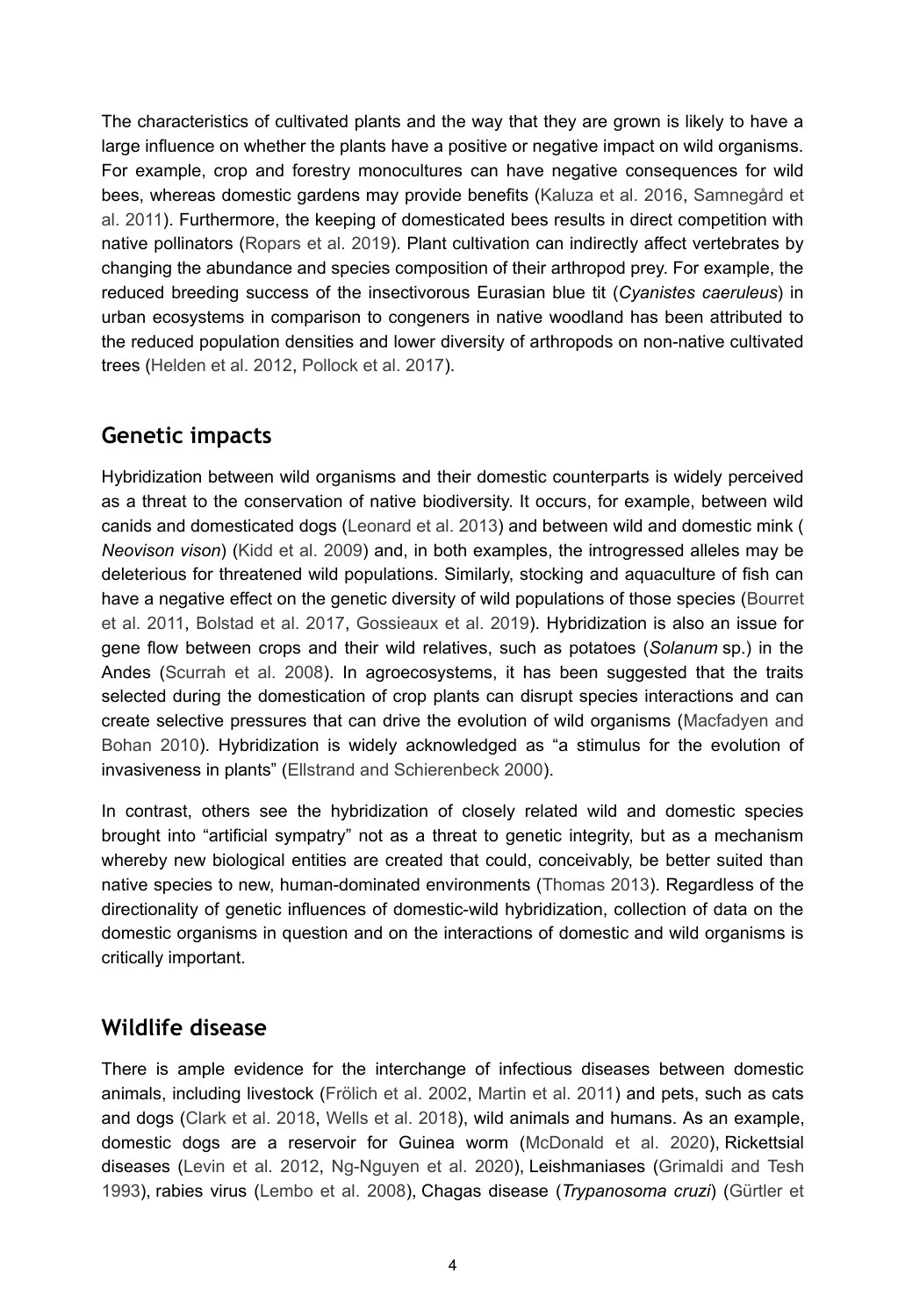[al. 2007\)](#page-12-6), *Strongyloides stercoralis* ([Sanpool et al. 2020](#page-15-5)) and others. Likewise, domestic cats can transmit more than 20 diseases to humans and wild animals ([Lepczyk et al. 2015](#page-13-9) ). Many of these diseases are zoonotic and can cause serious illness and/or mortality in human populations. There are other examples from livestock, such as domestic pigs (*Sus scrofa domesticus*) mediating the transmission of the deadly Nipah virus (*Nipah henipavirus*) from fruit bats (*Pteropus* spp.) to farmers ([Pulliam et al. 2012](#page-15-6)). Indeed, domestic mammals hold a central place in the network of known mammal virus associations ([Wells et al. 2018\)](#page-16-3). In the case of domestic chicken flocks, there is ample evidence for the exchange of viral diseases in both directions with wild birds (e.g. avian influenza) ([Scott et al. 2018](#page-15-7), [Ferreira et al. 2019](#page-11-7)).

In aquatic ecosystems, aquaculture facilities not isolated from wild ecosystems have the potential to increase disease in wild fish populations. This might occur through disease spillover to wild congeners of farmed species or to other species. Captive fish populations can act as reservoirs of disease or otherwise affect disease dynamics in nearby wild populations ([Bouwmeester et al. 2020\)](#page-10-7). Similarly, the introduction of domesticated bees can transmit disease to wild bee species, and can even lead to local extinction of some wild species ([Graystock et al. 2016](#page-12-7), [Meeus et al. 2018\)](#page-14-3). Even cultivated plants can act as reservoirs of pests and diseases to wild plants, such as the spread of Knopper gall wasps ( *Andricus quercuscalicis*) infesting English oak trees (*Quercus robur*) in northern Europe which is mediated through the planting of its alternate host Turkey oak (*Q. cerris*) [\(Hails](#page-12-8) [and Crawley 1991\)](#page-12-8).

### **Potentially invasive species**

Cultivated plants, pets, wildfowl collections and aquarist collections are among the largest sources of invasive species [\(Funnell et al. 2009,](#page-11-8) [Lockwood et al. 2019](#page-13-10), [Niemiera and Holle](#page-14-4) [2009](#page-14-4)). Urban ecosystems are foci for introductions of non-native species and frequently act as launching sites for invasions into surrounding natural ecosystems [\(Alston and](#page-9-1) [Richardson 2006,](#page-9-1) [McLean et al. 2017](#page-14-5)). Knowledge of species that are kept domestically or cultivated is useful for calculating the potential risk of escape and the possibility of a species becoming invasive. Arboreta and other collections of non-native species, typically located in urban ecosystems, provide opportunities to serve as sentinel sites for the identification of incipient invasions (e.g. [Fanal et al. 2021\)](#page-11-9). However, few databases collate open information on organisms in homes, gardens, arboreta and other collections in any particular region. Sources, such as seed catalogues, pet shop surveys, border interception databases and import certificates, have been used to evaluate the propagule pressure of potentially invasive species ([Liang et al. 2006](#page-13-11), [Kopecký et al. 2013](#page-13-12), [van Kleunen et al.](#page-16-4) [2018](#page-16-4)). However, these sources of data tell us little about the lifespan, fecundity and frequency of pets and garden plants. As a consequence, horizon scans and risk assessments rely on scant information on trade in these organisms, but have virtually no information on the size and geographic distribution of captive populations [\(Bertolino et al.](#page-10-8) [2020](#page-10-8)). If observations of non-native garden plants were available, they would inform us of the environmental tolerances of these species, their co-occurrence and their interactions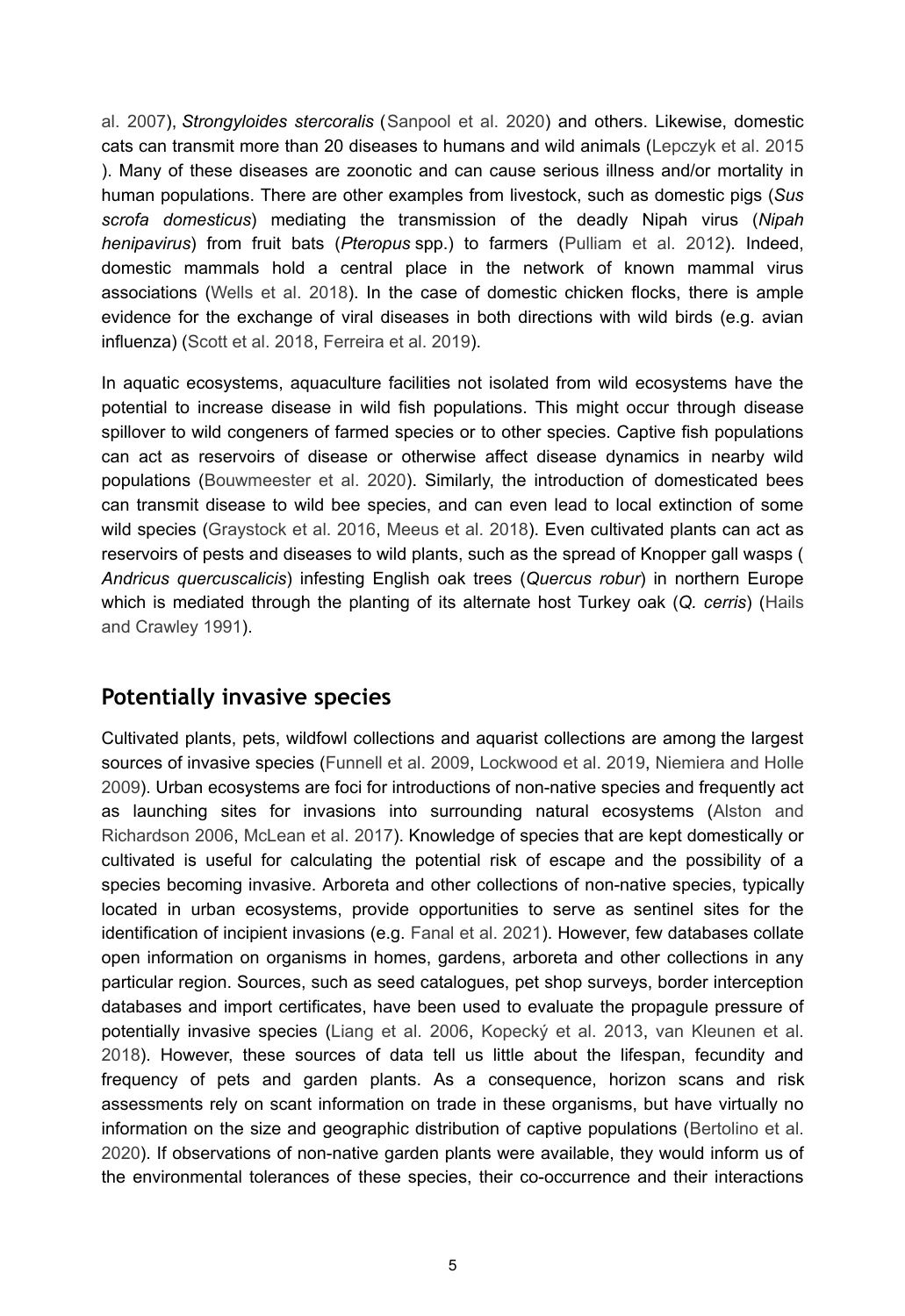with other native and non-native organisms. Furthermore, ecological and economic impacts of invasive species are highly correlated across taxa and regions ([Vilà et al. 2010\)](#page-16-5). Therefore, data on domesticated and cultivated organisms are important for impact studies. As an example, the Asian hornet ( *Vespa velutina* ) has negative impacts on apiculture through predation at beehives ([Monceau et al. 2014](#page-14-6)), yet data on the presence of the approximately 90 million global beehives of *Apis* ([FAO 2020\)](#page-11-3), often set out in natural environments or gardens, are not readily available.

# **Urban ecology and agroecology**

Urban ecosystems and gardens are unique and interesting in their own right [\(Adler and](#page-9-2) [Tanner 2013\)](#page-9-2). In these habitats, cultivated plants and captive animals co-exist and interact directly with wild biodiversity, both native and non-native. Domestic gardens are the one type of ecosystem that most people manage; as such, their management decisions have a direct influence on local biodiversity, including the species they cultivate, the pets they keep, the birds they feed, the nest boxes and insect hotels they erect and the garden products they use [\(Sandström et al. 2006,](#page-15-8) [Yang et al. 2019](#page-16-6)). In some highly urbanised areas, such as Flanders in Belgium, gardens occupy more total land surface than areas under conservation management, like nature reserves and forests ([Vught et al. 2020\)](#page-16-7). Urban ecosystems are increasingly seen as making an important contribution to climate change adaptation, ecosystem services and food security [\(Aerts et al. 2016,](#page-9-3) [Eigenbrod](#page-11-10) [and Gruda 2015](#page-11-10)). Likewise, biodiversity in managed agricultural ecosystems contributes to ecosystem services, such as pollination, soil nutrient cycling, watershed protection and carbon sequestration and many people come into contact with biodiversity in and around farmland [\(Jarvis et al. 2007\)](#page-13-13). [Schlaepfer et al. \(2020\)](#page-15-9) emphasise the importance of nonnative trees for their intrinsic value and their contributions to human well-being. In contrast, [Potgieter et al. \(2019\)](#page-15-10) highlight how non-native woody plants contribute to changes in vegetation structure, sometimes even enhancing criminal activity in urban areas. Urban agroecology, the study of urban food systems, links both realms and is expected to quickly grow as a valued discipline [\(Altieri and Nicholls 2018](#page-9-4)). The study and management of biological invasions in urban areas require insights into the full spectrum of biodiversity that occurs in these regions [\(Gaertner et al. 2017\)](#page-11-11).

As a demonstration of the importance of domestic organisms in urban ecosystems, we constructed a species interaction network for wild and cultivated organisms recorded at Meise Botanic Garden in Belgium. Only two domesticated animals are present in the Garden, honey bees (*Apis mellifera*) and domestic cats from neighbouring houses (Fig. [1\)](#page-18-0). This network demonstrates that these two species have among the largest number of potential interactions with other organisms in the garden. Indeed, honey bees have the highest "betweenness centrality" of any species in the network. Betweenness centrality is a measure of how central a vertex is in a network, based on the number of shortest paths that travel through it. While this is only a network of potential interactions, the possibility for real impacts on the wild organisms of the Meise Botanic Garden is large.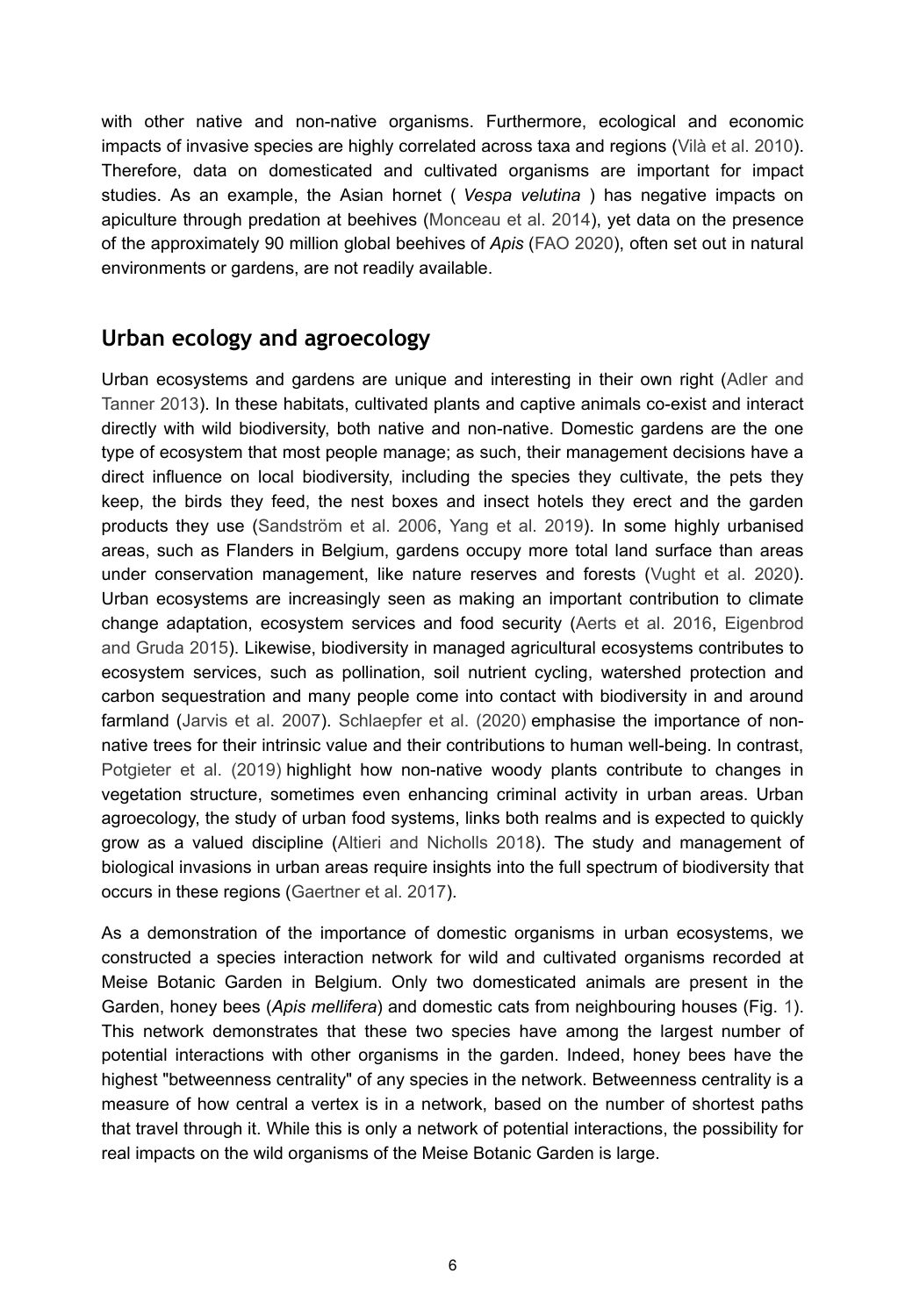#### **Observations of domestic and cultivated species**

Volunteers are a major contributor to ecological and biogeographic data [\(Chandler et al.](#page-10-9) [2017](#page-10-9), [Irwin 2018](#page-12-9), [Poisson et al. 2020\)](#page-14-7). The internet and smartphones have dramatically increased the possibilities for public involvement in research and so have the types of projects and types of data gathered [\(Adriaens 2015,](#page-9-5) [Theobald et al. 2015\)](#page-15-11). For some taxa, such as birds, these internet resources have become the primary source of ecological and distributional data ([Sullivan et al. 2009\)](#page-15-12). Given the overwhelming evidence that domestic animals and cultivated plants are an integral part of global ecosystems and that they are often the dominant species, why is it that we actively discriminate against domesticated organisms when collecting data on biodiversity? Most recording platforms targeting the naturalist community primarily aim to record only observations of wild organisms and actively reject data on domestic or cultivated species. For example, the international biodiversity recording platform, iNaturalist, states:

"The main reason we try to mark things like this [captive/cultivated] is because iNat is primarily about observing wild organisms, not animals in zoos, garden plants, specimens in drawers, etc., and our scientific data partners are often not interested in (or downright alarmed by) observations of captive or cultivated organisms. "

Any observation on iNaturalist marked captive/cultivated will never reach "Research Grade". It will, therefore, not be transferred to GBIF, even if the species identification is validated. It is germane that iNaturalist puts the responsibility for this decision on their "scientific data partners". They are not alone – eBird, the single largest contributor to GBIF, explicitly requests users not to record captive birds, escaped pets, domestic fowl and pet birds [\(Sullivan et al. 2009](#page-15-12)). These platform policies to include only wild organisms are not exceptional. There is considerable controversy over what should be recorded (and where), leading some local citizen science organisations to write clarifying guidelines ([Walker et al.](#page-16-8) [2015](#page-16-8)).

Other citizen science initiatives have bucked the trend and have specifically tried to survey the occurrence of alien and native plants in gardens (e.g. [Dehnen-Schmutz and Conroy](#page-11-12) [2018](#page-11-12), [Pergl et al. 2016](#page-14-8)). Such surveys provide a measure of propagule pressure or the potential of introduced species to establish and thrive, which may explain the establishment success of these species outside gardens.

The gaps in available data on domestic/captive/invasive species are plainly evident in GBIF. For example, there are approximately 26 billion chickens (*Gallus gallus domesticus*) in the world [\(FAO 2020](#page-11-3)), but only 55,000 observations on GBIF. For comparison, the rare, endangered and localised bearded vulture (*Gypaetus barbatus*) has almost the same number (54,000). Clearly, recording chickens in commercial chicken barns may not be useful for ecological analyses, but recording free-ranging chickens in rural and urban ecosystems may well be.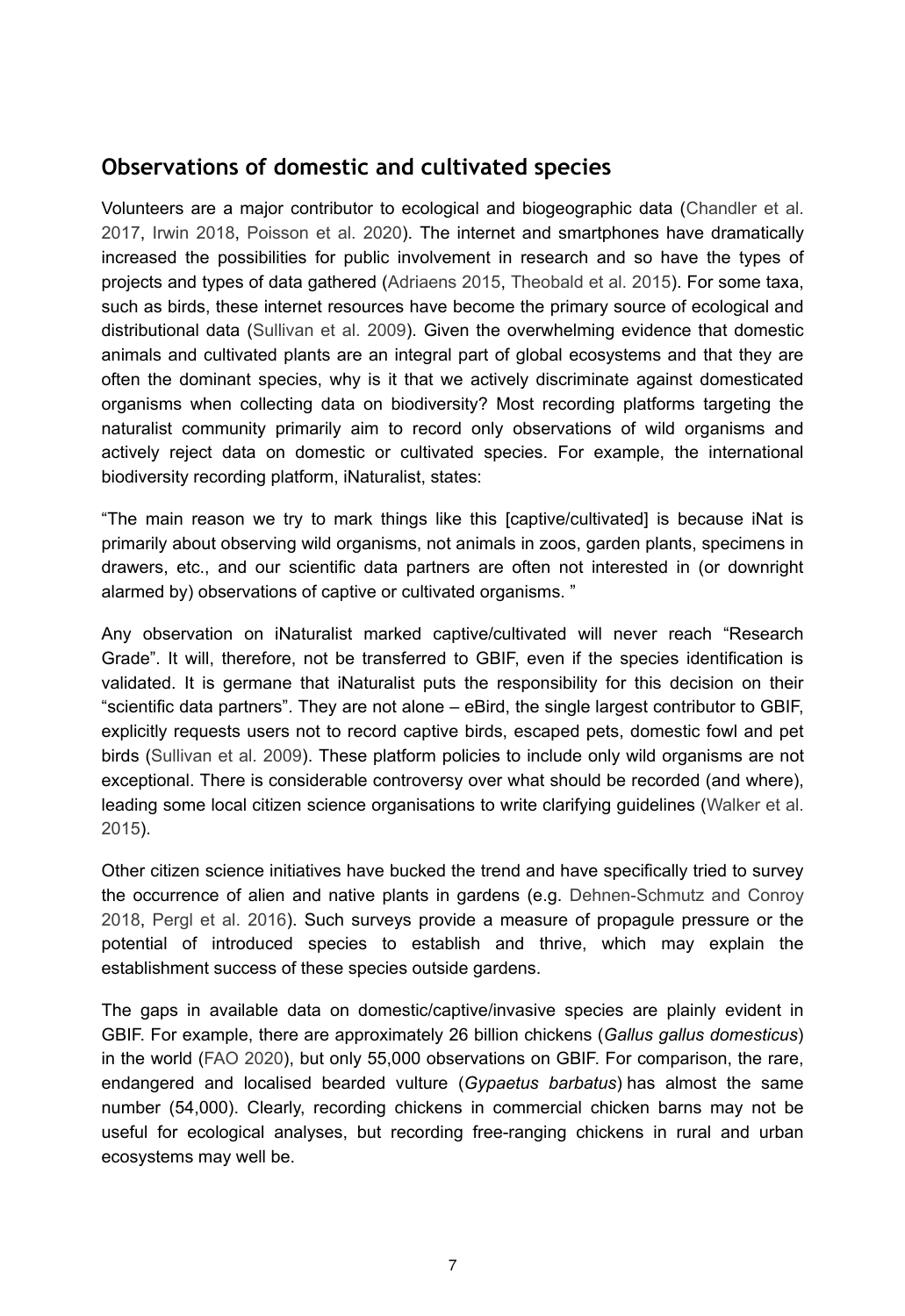#### **The causes and solutions**

There is no doubt that all organisms, be they native, non-native, growing wild, in captivity or in cultivation, are important components of biodiversity. Suggestions on how to deal with data in these different categories have generated lively debate among biologists. For example, [Schlaepfer \(2018\)](#page-15-13), in a paper entitled "Do non-native species contribute to biodiversity?" proposed that "biodiversity and sustainability indices should include all species". This suggestion was vigorously opposed by a group of invasion ecologists who argued that this approach "will reduce our capacity to detect the effects of non-native species on native biodiversity with potentially devastating consequences" ([Pauchard et al.](#page-14-9) [2018](#page-14-9)). There are many other examples of vigorous debate in literature on the hazards and opportunities implicit in mixing such data for various purposes ([Feest et al. 2010\)](#page-11-13). [Schlaepfer \(2018\)](#page-15-13) does not clarify whether he includes domestic organisms in his view of biodiversity, but many of his arguments still apply.

Part of the reason for the artificial demarcation between wild and domestic/cultivated organisms is the divisions of research domains, industrial sectors and their respective regulatory bodies. Researchers and managers in agriculture, animal husbandry, the pet trade, epidemiology, conservation, forestry, ecology and invasion science are all interested in these data, but also generate data for their own needs. Traditionally, biodiversity observation data have been the preserve of biogeographers and conservationists and observations of cultivated and domesticated organisms are removed before creating maps and building distribution models ([Gueta and Carmel 2016](#page-12-10)). Yet, as the examples above show, these data have much broader uses in research than just biogeography and conservation. Indeed, one cannot hope to understand and predict the dynamics of contemporary ecosystems without also considering the domesticated, captive and cultivated components of "the whole landscape" (sensu [Hobbs et al. 2014](#page-12-2)).

For at least the past 400 years, Western culture has considered the realms of humans and nature as separate [\(Paterson 2006\)](#page-14-10). Indeed, it has been suggested that mobile biodiversity recording apps reinforce this artificial division between humans and nature by neglecting the human-influenced aspects of nature [\(Altrudi 2021](#page-10-10)). Nevertheless, in recent years, the One Health approach has emerged to bring together different sectors to work together to improve human and animal health in the context of a shared environment ([Atlas 2012\)](#page-10-11). This approach applied to biodiversity observations would see a marked improvement in reducing the barriers that prevent the full integration of data. One could even extend this concept under a banner of 'One Biodiversity' given that the same principles of an interconnected whole apply.

Another reason for observations of domesticated organisms being excluded from biodiversity datasets is that there has lacked a means by which these observations can be distinguished from those of wild organisms. The preeminent standard used to communicate biodiversity observations is the Darwin Core standard ([Wieczorek et al. 2012](#page-16-9) ). Until recently, there were no unambiguous or standardised methods in Darwin Core to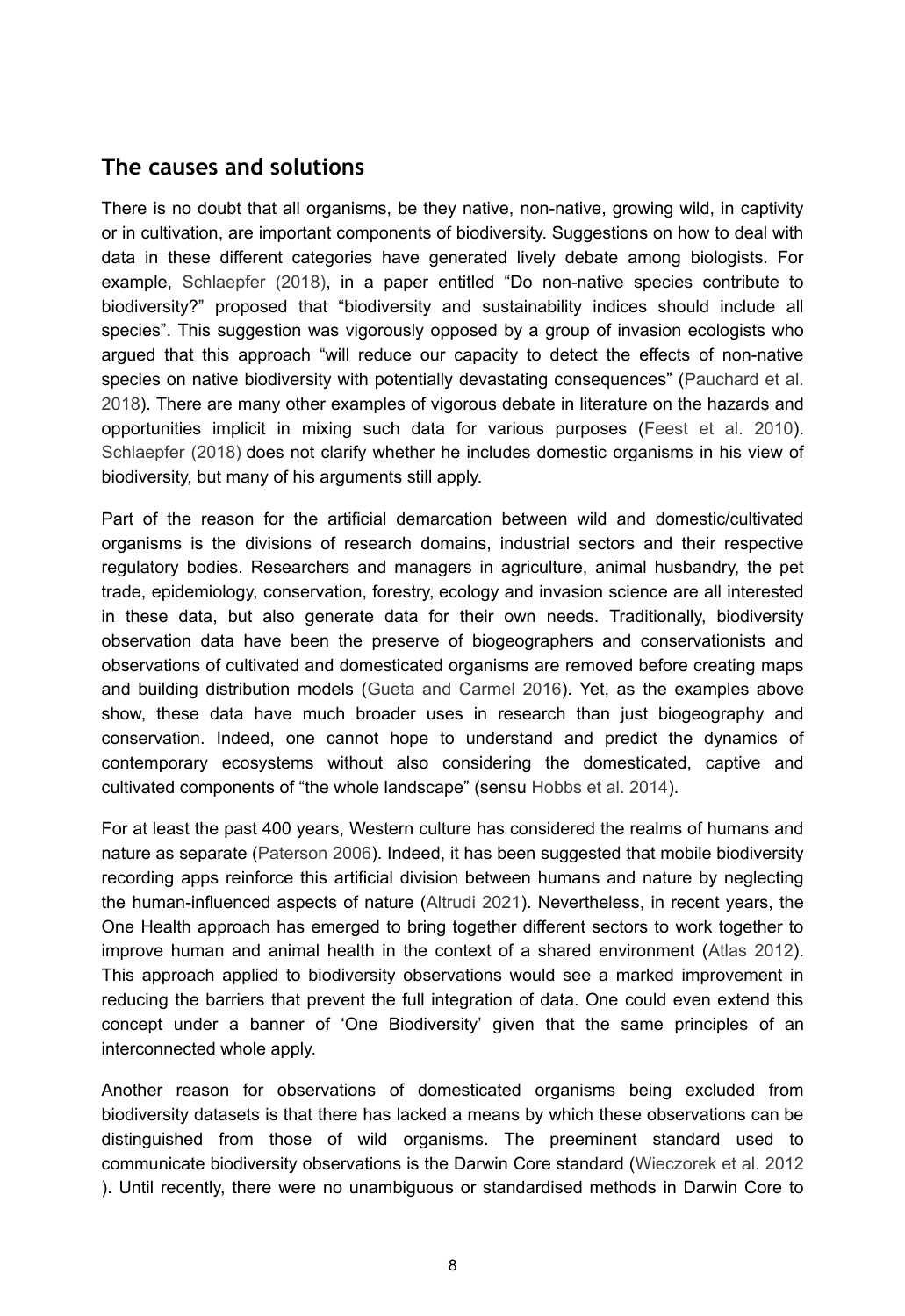indicate that the organism observed was captive or cultivated; however, this oversight has now been changed: The Biodiversity Information Standards organisation recently ratified a proposal to add the term "degreeOfEstablishment" to the standard and for this term to use a vocabulary adapted from [Blackburn et al. \(2011\)](#page-10-12) (see [Groom et al. 2019](#page-12-11)). The publishing tools and data infrastructure, run by GBIF, will be adapted to support these new Darwin Core terms during 2021.

It is unreasonable to expect systematic observation of all domesticated organisms to be collected. Indeed, projects devoted to the study of wild organisms do not want to be swamped with large numbers of observations of pets and garden plants. However, some of these data are already collected by national and regional authorities for veterinary and agricultural statistics, pathogen surveillance and animal welfare (Table [1](#page-19-0)). Yet these data are poorly integrated with biodiversity data and are often inaccessible to biodiversity researchers. Recognition by the relevant authorities that these are important data for ecologists would help drive access to these data. Great adherence to the FAIR data principles of being Findable, Accessible, Interoperable and Reusable would improve the situation ([Wilkinson et al. 2016\)](#page-16-10). This would mean greater use of community standards, stable identifiers and particularly full description of the data with metadata.

Given that a data standard now exists (i.e. [Groom et al. 2019](#page-12-11)), we now recommend that data collectors and providers do not reject any data based on the organism's status of cultivation, captivity or domestication, but rather ensure that its status is adequately described using Darwin Core. Furthermore, we recommend the greater integration of all data on biodiversity, whether it is of wild or domestic origin. These data may include information on the species kept as pets, farm animals, garden plants and crops, but also pests and diseases of those species. Indeed, there is clearly much to be gained from encouraging the collection and sharing of such data on domestic organisms, their distributions, abundance, behaviour and interactions with wildlife.

In conclusion, although it is fairly self-evident to an ecologist that domestic organisms are part of ecosystems, data on these organisms remain poorly integrated into global data systems and are thus often disregarded. Yet, these data are highly relevant to solving many environmental challenges and should, therefore, be more actively gathered and shared.

### **Acknowledgements**

We thank Wouter Addink, Ana Casino and Dimitrios Koureas for organising the COVID-19 Task Force of the Consortium of European Taxonomic Facilities (CETAF) and Distributed System of Scientific Collections (DiSSCo) and to other members of the Knowledge Hub group.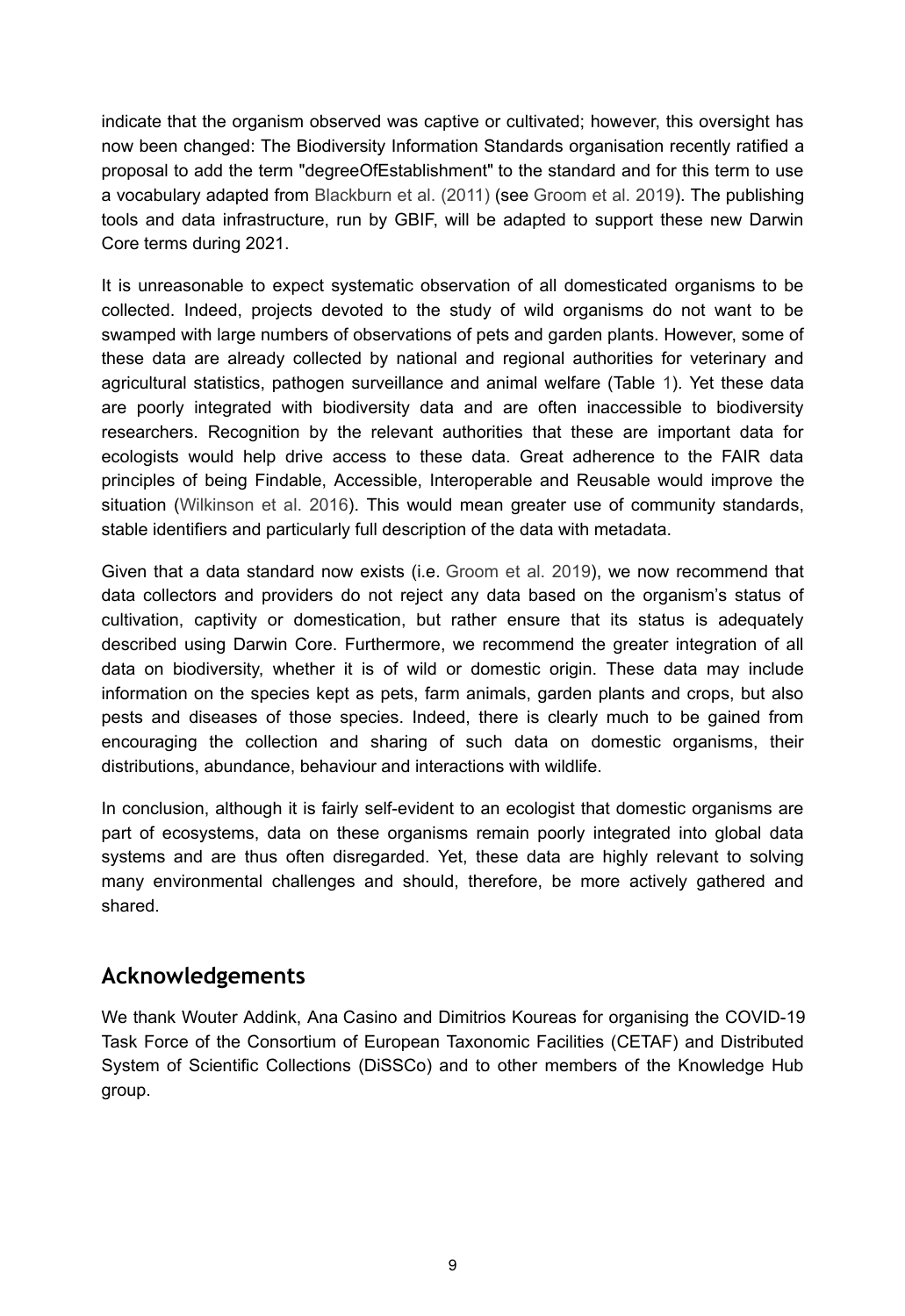# **Funding program**

QG and TA acknowledge the support of the Belgian Science Policy Office under the TrIAS project (BR/165/A1/TrIAS). QG, TA & SB acknowledge COST Action CA17122 Alien CSI Increasing understanding of alien species through citizen science, supported by COST (European Cooperation in Science and Technology). DMR acknowledges support from the DSI-NRF Centre of Excellence for Invasion Biology and the Oppenheimer Memorial Trust (grant 18576/03). SB was funded by the University of Turin, local research grant number.

### **Author contributions**

QG & TA had the initial concept for the paper. QG wrote the outline and all authors developed the ideas and contributed to the final draft.

# **Conflicts of interest**

The authors have no conflicts of interest to declare.

# **References**

- <span id="page-9-2"></span>• Adler F, Tanner C (2013) Urban ecosystems: Ecological principles for the built environment. Cambridge University Press, Cambridge[. https://doi.org/10.1017/](https://doi.org/10.1017/CBO9780511981050) [CBO9780511981050](https://doi.org/10.1017/CBO9780511981050)
- <span id="page-9-5"></span>Adriaens T (2015) Trying to engage the crowd in recording invasive alien species in Europe: experiences from two smartphone applications in northwest Europe. Management of Biological Invasions 6 (2): 215-225. [https://doi.org/10.3391/mbi.](https://doi.org/10.3391/mbi.2015.6.2.12) [2015.6.2.12](https://doi.org/10.3391/mbi.2015.6.2.12)
- <span id="page-9-3"></span>• Aerts R, Dewaelheyns V, Achten WM (2016) Potential ecosystem services of urban agriculture: a review. PeerJ Preprints 4: e2286v1. [https://doi.org/10.7287/](https://doi.org/10.7287/peerj.preprints.2286v1) [peerj.preprints.2286v1](https://doi.org/10.7287/peerj.preprints.2286v1)
- <span id="page-9-0"></span>• Alexiades A, Kraft C (2017) Effects of stocked trout on stream invertebrate communities. Journal of Freshwater Ecology 32 (1): 95-102. [https://doi.org/](https://doi.org/10.1080/02705060.2016.1248502) [10.1080/02705060.2016.1248502](https://doi.org/10.1080/02705060.2016.1248502)
- <span id="page-9-1"></span>• Alston K, Richardson D (2006) The roles of habitat features, disturbance, and distance from putative source populations in structuring alien plant invasions at the urban/ wildland interface on the Cape Peninsula, South Africa. Biological Conservation 132 (2): 183‑198. <https://doi.org/10.1016/j.biocon.2006.03.023>
- <span id="page-9-4"></span>• Altieri MA, Nicholls CI (2018) Agroecología urbana: diseño de granjas urbanas ricas en biodiversidad, productivas y resilientes. Agro Sur 46 (2): 49‑60. [https://doi.org/10.4206/](https://doi.org/10.4206/agrosur.2018.v46n2-07) [agrosur.2018.v46n2-07](https://doi.org/10.4206/agrosur.2018.v46n2-07)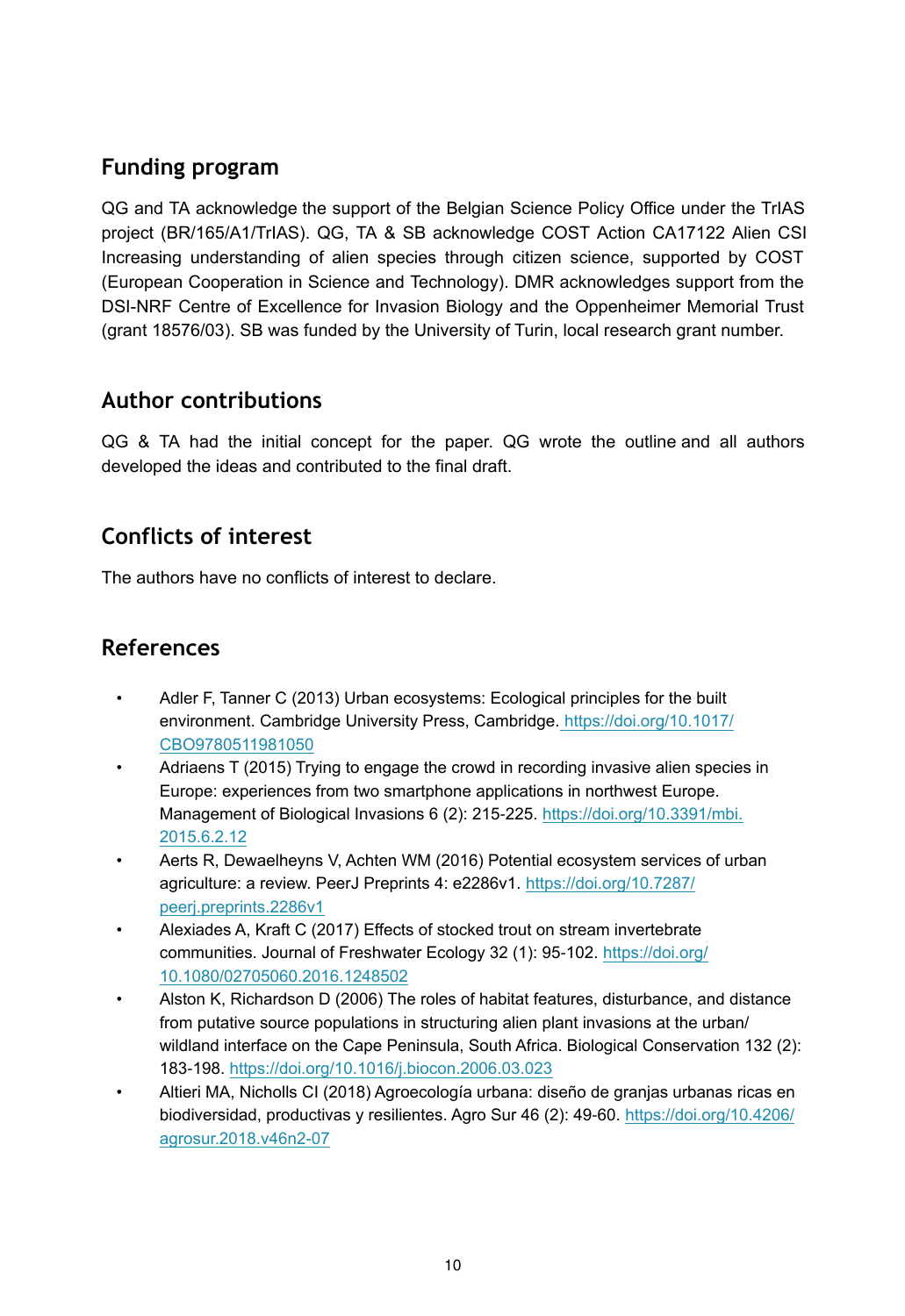- <span id="page-10-10"></span>• Altrudi S (2021) Connecting to nature through tech? The case of the iNaturalist app. Convergence: The International Journal of Research into New Media Technologies 27 (1): 124‑141. <https://doi.org/10.1177/1354856520933064>
- <span id="page-10-11"></span>• Atlas R (2012) One health: Its origins and future. In: Mackenzie J, Jeggo M, Daszak P, Richt J (Eds) One health: The human-animal-environment interfaces in emerging infectious diseases. 365. Springer Berlin Heidelberg, Berlin, 13 pp. [ISBN 978-3-642-36889-9][. https://doi.org/10.1007/82\\_2012\\_223](https://doi.org/10.1007/82_2012_223)
- <span id="page-10-1"></span>• Banks PB, Bryant JV (2007) Four-legged friend or foe? Dog walking displaces native birds from natural areas. Biology Letters 3 (6): 611-613. [https://doi.org/10.1098/rsbl.](https://doi.org/10.1098/rsbl.2007.0374) [2007.0374](https://doi.org/10.1098/rsbl.2007.0374)
- <span id="page-10-0"></span>• Bar-On Y, Phillips R, Milo R (2018) The biomass distribution on Earth. Proceedings of the National Academy of Sciences 115 (25): 6506‑6511. [https://doi.org/10.1073/pnas.](https://doi.org/10.1073/pnas.1711842115) [1711842115](https://doi.org/10.1073/pnas.1711842115)
- <span id="page-10-8"></span>• Bertolino S, Ancillotto L, Bartolommei P, Benassi G, Capizzi D, Gasperini S, Lucchesi M, Mori E, Scillitani L, Sozio G, Falaschi M, Ficetola GF, Cerri J, Genovesi P, Carnevali L, Loy A, Monaco A (2020) A framework for prioritising present and potentially invasive mammal species for a national list. NeoBiota 62: 31-54. [https://doi.org/10.3897/](https://doi.org/10.3897/neobiota.62.52934) [neobiota.62.52934](https://doi.org/10.3897/neobiota.62.52934)
- <span id="page-10-12"></span>• Blackburn T, Pyšek P, Bacher S, Carlton J, Duncan R, Jarošík V, Wilson JU, Richardson D (2011) A proposed unified framework for biological invasions. Trends in Ecology & Evolution 26 (7): 333‑339.<https://doi.org/10.1016/j.tree.2011.03.023>
- <span id="page-10-3"></span>• Blitzer EJ, Dormann CF, Holzschuh A, Klein AM, Rand TA, Tscharntke T (2012) Spillover of functionally important organisms between managed and natural habitats. Agriculture, Ecosystems & Environment 146 (1): 34‑43. <https://doi.org/10.1016/j.agee.2011.09.005>
- <span id="page-10-6"></span>• Bolstad G, Hindar K, Robertsen G, Jonsson B, Sægrov H, Diserud O, Fiske P, Jensen A, Urdal K, Næsje T, Barlaup B, Florø-Larsen B, Lo H, Niemelä E, Karlsson S (2017) Gene flow from domesticated escapes alters the life history of wild Atlantic salmon. Nature Ecology & Evolution 1 (5).<https://doi.org/10.1038/s41559-017-0124>
- <span id="page-10-5"></span>• Bourret V, O'Reilly PT, Carr JW, Berg PR, Bernatchez L (2011) Temporal change in genetic integrity suggests loss of local adaptation in a wild Atlantic salmon (*Salmo salar*) population following introgression by farmed escapees. Heredity 106 (3): 500-510. <https://doi.org/10.1038/hdy.2010.165>
- <span id="page-10-7"></span>• Bouwmeester M, Goedknegt MA, Poulin R, Thieltges D (2020) Collateral diseases: Aquaculture impacts on wildlife infections. Journal of Applied Ecology [https://doi.org/](https://doi.org/10.1111/1365-2664.13775) [10.1111/1365-2664.13775](https://doi.org/10.1111/1365-2664.13775)
- <span id="page-10-9"></span>• Chandler M, See L, Copas K, Bonde AZ, López BC, Danielsen F, Legind JK, Masinde S, Miller-Rushing A, Newman G, Rosemartin A, Turak E (2017) Contribution of citizen science towards international biodiversity monitoring. Biological Conservation 213: 280‑294. <https://doi.org/10.1016/j.biocon.2016.09.004>
- <span id="page-10-4"></span>• Chaves Ó, Bicca-Marques JC (2017) Crop feeding by brown howlers (*Alouatta guariba clamitans*) in forest fragments: The conservation value of cultivated species. International Journal of Primatology 38 (2): 263‑281. [https://doi.org/10.1007/](https://doi.org/10.1007/s10764-016-9927-8) [s10764-016-9927-8](https://doi.org/10.1007/s10764-016-9927-8)
- <span id="page-10-2"></span>• Ciucci P, Mancinelli S, Boitani L, Gallo O, Grottoli L (2020) Anthropogenic food subsidies hinder the ecological role of wolves: Insights for conservation of apex predators in human-modified landscapes. Global Ecology and Conservation 2[1 https://](https://doi.org/10.1016/j.gecco.2019.e00841) [doi.org/10.1016/j.gecco.2019.e00841](https://doi.org/10.1016/j.gecco.2019.e00841)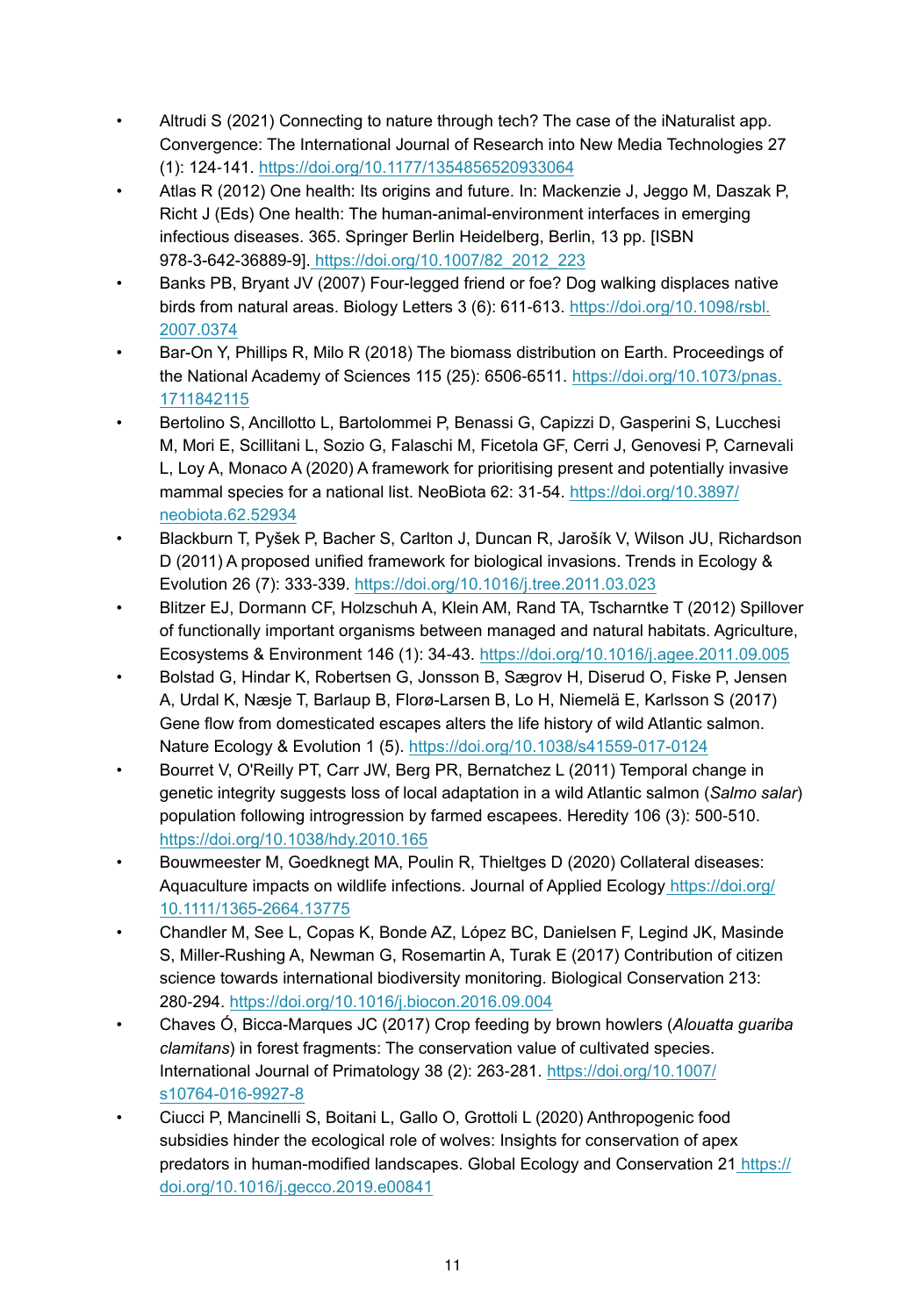- <span id="page-11-6"></span>• Clark N, Seddon J, Šlapeta J, Wells K (2018) Parasite spread at the domestic animal wildlife interface: anthropogenic habitat use, phylogeny and body mass drive risk of cat and dog flea (*Ctenocephalides* spp.) infestation in wild mammals. Parasites & Vectors 11 (1). <https://doi.org/10.1186/s13071-017-2564-z>
- <span id="page-11-12"></span>• Dehnen-Schmutz K, Conroy J (2018) Working with gardeners to identify potential invasive ornamental garden plants: testing a citizen science approach. Biological Invasions 20 (11): 3069‑3077. <https://doi.org/10.1007/s10530-018-1759-3>
- <span id="page-11-2"></span>• Delpietro HA, Marchevsky N, Simonetti E (1992) Relative population densities and predation of the common vampire bat (*Desmodus rotundus*) in natural and cattle-raising areas in north-east Argentina. Preventive Veterinary Medicine 14 (1-2): 13‑20. [https://](https://doi.org/10.1016/0167-5877(92)90080-Y) [doi.org/10.1016/0167-5877\(92\)90080-Y](https://doi.org/10.1016/0167-5877(92)90080-Y)
- <span id="page-11-10"></span>• Eigenbrod C, Gruda N (2015) Urban vegetable for food security in cities. A review. Agronomy for Sustainable Development 35 (2): 483‑498. [https://doi.org/10.1007/](https://doi.org/10.1007/s13593-014-0273-y) [s13593-014-0273-y](https://doi.org/10.1007/s13593-014-0273-y)
- <span id="page-11-0"></span>• Ellis E (2011) Anthropogenic transformation of the terrestrial biosphere. Philosophical Transactions of the Royal Society A: Mathematical, Physical and Engineering Sciences 369 (1938): 1010‑1035.<https://doi.org/10.1098/rsta.2010.0331>
- <span id="page-11-1"></span>• Ellis E, Beusen AW, Goldewijk KK (2020) Anthropogenic Biomes: 10,000 BCE to 2015 CE. Land 9 (5). <https://doi.org/10.3390/land9050129>
- <span id="page-11-4"></span>• Ellstrand NC, Schierenbeck KA (2000) Hybridization as a stimulus for the evolution of invasiveness in plants? Proceedings of the National Academy of Sciences 97 (13): 7043‑7050.<https://doi.org/10.1073/pnas.97.13.7043>
- <span id="page-11-9"></span>• Fanal A, Mahy G, Fayolle A, Monty A (2021) Arboreta reveal the invasive potential of several conifer species in the temperate forests of western Europe. NeoBiota 64: 23-42. <https://doi.org/10.3897/neobiota.64.56027>
- <span id="page-11-3"></span>• FAO (2020) The food and agriculture organization FAOSTAT. [http://www.fao.org/faostat/](http://www.fao.org/faostat/en/#data) [en/#data.](http://www.fao.org/faostat/en/#data) Accessed on: 2021-2-06.
- <span id="page-11-13"></span>Feest A, Aldred TD, Jedamzik K (2010) Biodiversity quality: a paradigm for biodiversity. Ecological Indicators 10 (6): 1077‑1082. <https://doi.org/10.1016/j.ecolind.2010.04.002>
- <span id="page-11-7"></span>• Ferreira H, Taylor T, Dimitrov K, Sabra M, Afonso C, Suarez D (2019) Virulent Newcastle disease viruses from chicken origin are more pathogenic and transmissible to chickens than viruses normally maintained in wild birds. Veterinary Microbiology 235: 25‑34.<https://doi.org/10.1016/j.vetmic.2019.06.004>
- <span id="page-11-5"></span>• Frölich K, Thiede S, Kozikowski T, Jakob W (2002) A review of mutual transmission of important infectious diseases between livestock and ildlife in Europe. Annals of the New York Academy of Sciences 969 (1): 4‑13. [https://doi.org/10.1111/j.](https://doi.org/10.1111/j.1749-6632.2002.tb04343.x) [1749-6632.2002.tb04343.x](https://doi.org/10.1111/j.1749-6632.2002.tb04343.x)
- <span id="page-11-8"></span>• Funnell E, Heaton M, MacDonald F, Brownson B (2009) The aquarium and horticultural industry as a pathway for the introduction of aquatic invasive species—outreach initiatives within the Great Lakes basin. Biodiversity 10 (2-3): 104‑112. [https://doi.org/](https://doi.org/10.1080/14888386.2009.9712852) [10.1080/14888386.2009.9712852](https://doi.org/10.1080/14888386.2009.9712852)
- <span id="page-11-11"></span>• Gaertner M, Wilson JR, Cadotte MW, MacIvor JS, Zenni RD, Richardson DM (2017) Non-native species in urban environments: Patterns, processes, impacts and challenges. Biological Invasions 19: 3461‑3469. [https://doi.org/10.1007/](https://doi.org/10.1007/s10530-017-1598-7) [s10530-017-1598-7](https://doi.org/10.1007/s10530-017-1598-7)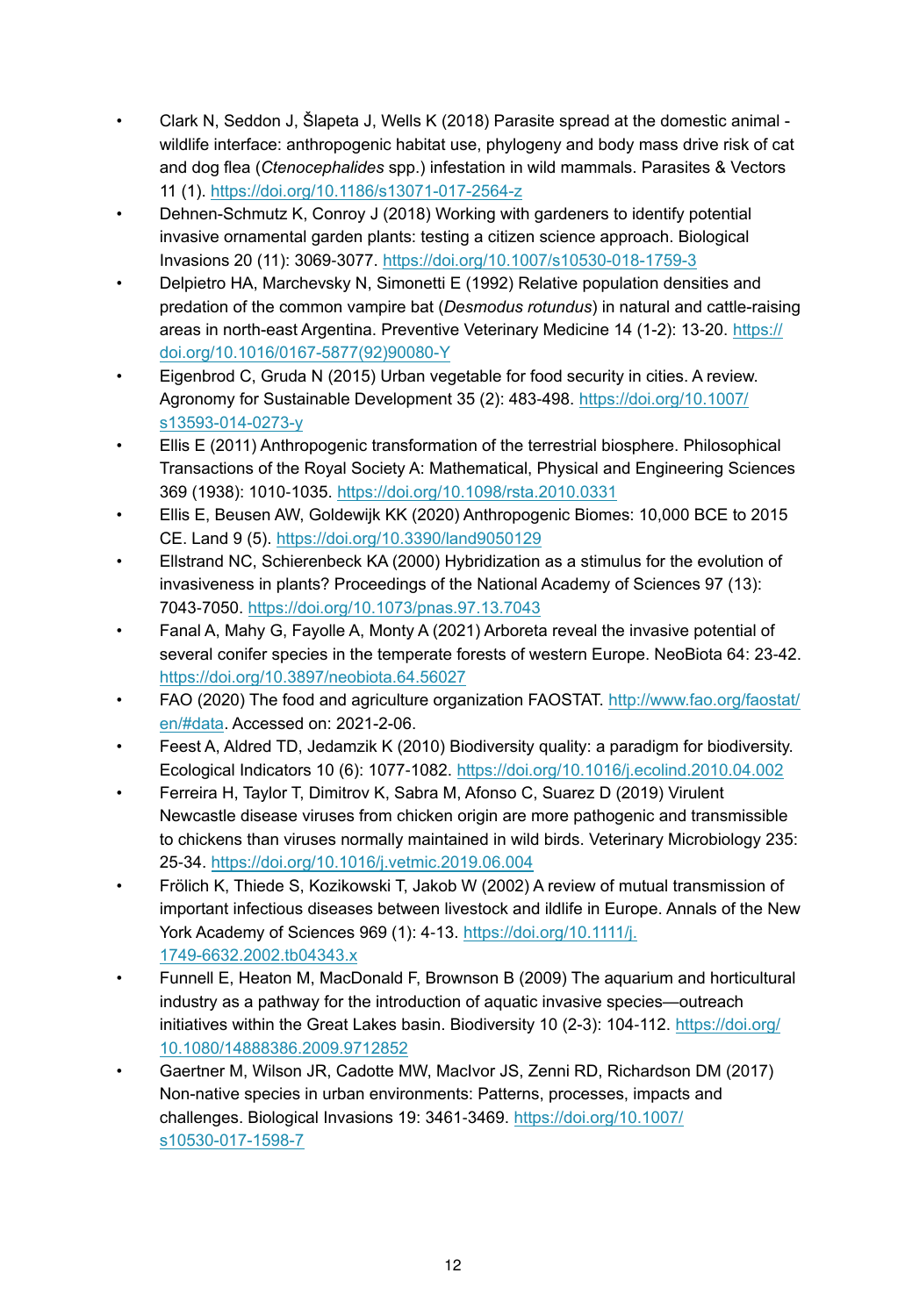- <span id="page-12-1"></span>• Gazzola A, Bertelli I, Avanzinelli E, Tolosano A, Bertotto P, Apollonio M (2005) Predation by wolves (*Canis lupus*) on wild and domestic ungulates of the western Alps, Italy. Journal of Zoology 266 (2): 205‑213.<https://doi.org/10.1017/S0952836905006801>
- <span id="page-12-12"></span>• GBIF (2021) Occurrence Download. The Global Biodiversity Information Facility. [https://](https://doi.org/10.15468/DL.BGF9GB) [doi.org/10.15468/DL.BGF9GB](https://doi.org/10.15468/DL.BGF9GB)
- <span id="page-12-4"></span>• Gossieaux P, Bernatchez L, Sirois P, Garant D (2019) Impacts of stocking and its intensity on effective population size in brook charr (*Salvelinus fontinalis*) populations. Conservation Genetics 20 (4): 729‑742. <https://doi.org/10.1007/s10592-019-01168-2>
- <span id="page-12-7"></span>• Graystock P, Blane E, McFrederick Q, Goulson D, Hughes WH (2016) Do managed bees drive parasite spread and emergence in wild bees? International Journal for Parasitology: Parasites and Wildlife 5 (1): 64-75. [https://doi.org/10.1016/j.ijppaw.](https://doi.org/10.1016/j.ijppaw.2015.10.001) [2015.10.001](https://doi.org/10.1016/j.ijppaw.2015.10.001)
- <span id="page-12-5"></span>• Grimaldi G, Tesh RB (1993) Leishmaniases of the New World: current concepts and implications for future research. Clinical Microbiology Reviews 6 (3): 230-250. [https://](https://doi.org/10.1128/CMR.6.3.230) [doi.org/10.1128/CMR.6.3.230](https://doi.org/10.1128/CMR.6.3.230)
- <span id="page-12-11"></span>• Groom Q, Desmet P, Reyserhove L, Adriaens T, Oldoni D, Vanderhoeven S, Baskauf SJ, Chapman A, McGeoch M, Walls R, Wieczorek J, Wilson J, Zermoglio PF, Simpson A (2019) Improving Darwin Core for research and management of alien species. Biodiversity Information Science and Standards [3 https://doi.org/10.3897/biss.3.38084](https://doi.org/10.3897/biss.3.38084)
- <span id="page-12-13"></span>• Groom Q (2021) AgentschapPlantentuinMeise/gardenNetwork: submission (Version 0.1.4). 0.1.4. Zenodo. Release date: 2021-1-29. URL: [https://doi.org/10.5281/zenodo.](https://doi.org/10.5281/zenodo.4573274) [4573274](https://doi.org/10.5281/zenodo.4573274)
- <span id="page-12-10"></span>• Gueta T, Carmel Y (2016) Quantifying the value of user-level data cleaning for big data: A case study using mammal distribution models. Ecological Informatics 34: 139-145. <https://doi.org/10.1016/j.ecoinf.2016.06.001>
- <span id="page-12-6"></span>• Gürtler RE, Cecere MC, Lauricella MA, Cardinal MV, Kitron U, Cohen JE (2007) Domestic dogs and cats as sources of *Trypanosoma cruzi* infection in rural northwestern Argentina. Parasitology 134 (1): 69‑82. [https://doi.org/10.1017/](https://doi.org/10.1017/S0031182006001259) [S0031182006001259](https://doi.org/10.1017/S0031182006001259)
- <span id="page-12-8"></span>• Hails RS, Crawley MJ (1991) The population dynamics of an alien insect: *Andricus quercuscalicis* (Hymenoptera: Cynipidae). The Journal of Animal Ecology 60 (2). [https://](https://doi.org/10.2307/5297) [doi.org/10.2307/5297](https://doi.org/10.2307/5297)
- <span id="page-12-3"></span>• Helden A, Stamp G, Leather S (2012) Urban biodiversity: comparison of insect assemblages on native and non-native trees. Urban Ecosystems 15 (3): 611‑624. <https://doi.org/10.1007/s11252-012-0231-x>
- <span id="page-12-2"></span>• Hobbs RJ, Higgs E, Hall CM, Bridgewater P, Chapin FS, Ellis EC, Ewel JJ, Hallett LM, Harris J, Hulvey KB, Jackson ST, Kennedy PL, Kueffer C, Lach L, Lantz TC, Lugo AE, Mascaro J, Murphy SD, Nelson CR, Perring MP, Richardson DM, Seastedt TR, Standish RJ, Starzomski BM, Suding KN, Tognetti PM, Yakob L, Yung L (2014) Managing the whole landscape: historical, hybrid, and novel ecosystems. Frontiers in Ecology and the Environment 12 (10): 557‑564.<https://doi.org/10.1890/130300>
- <span id="page-12-0"></span>• Holderness-Roddam B, McQuillan PB (2014) Domestic dogs (*Canis familiaris*) as a predator and disturbance agent of wildlife in Tasmania. Australasian Journal of Environmental Management 21 (4): 441‑452. [https://doi.org/](https://doi.org/10.1080/14486563.2014.952787) [10.1080/14486563.2014.952787](https://doi.org/10.1080/14486563.2014.952787)
- <span id="page-12-9"></span>• Irwin A (2018) No PhDs needed: how citizen science is transforming research. Nature 562 (7728): 480‑482. <https://doi.org/10.1038/d41586-018-07106-5>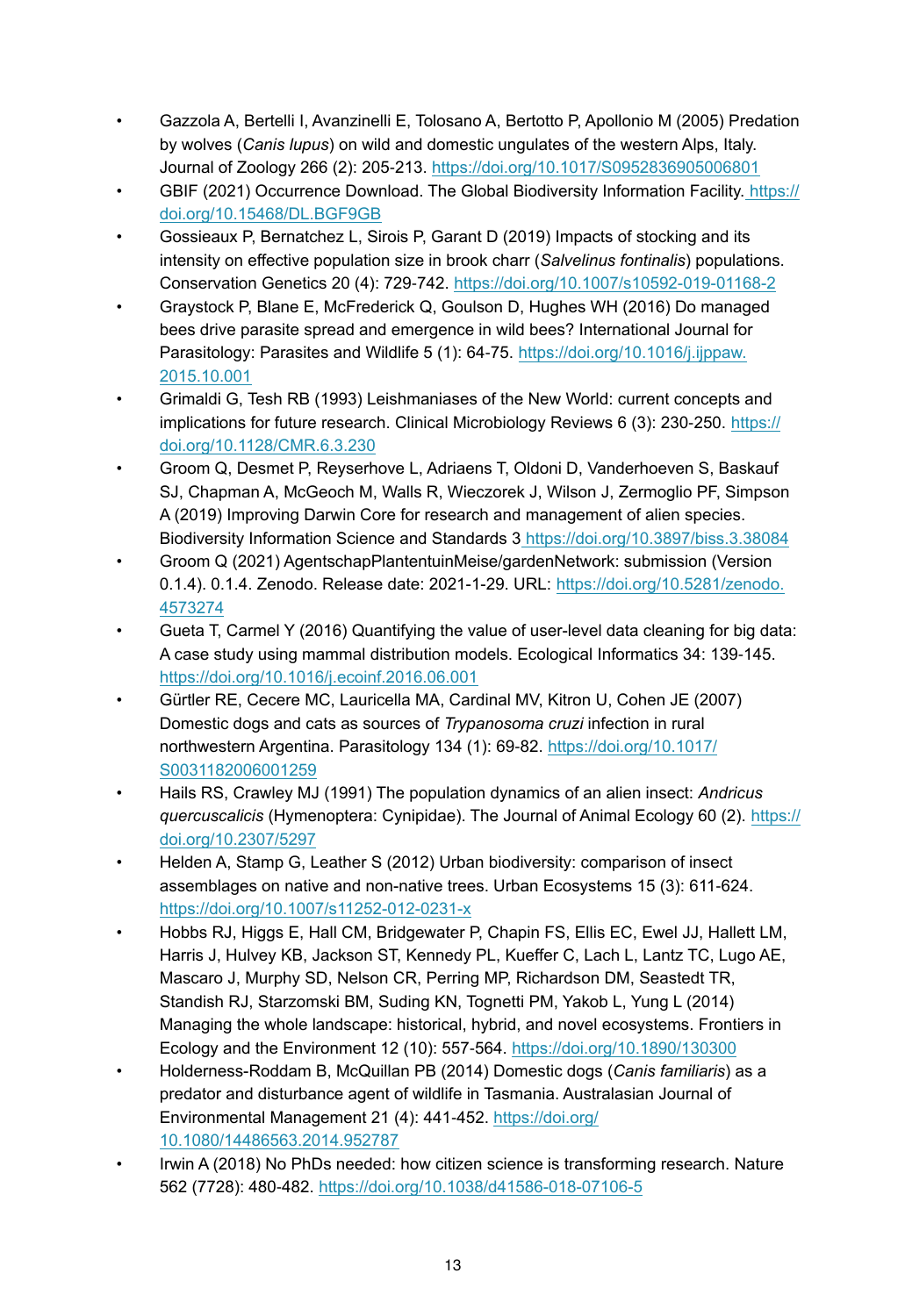- <span id="page-13-13"></span>• Jarvis DI, Padoch C, Cooper HD (2007) Managing biodiversity in agricultural ecosystems. Columbia University Press, [New York](https://www.google.com/search?rlz=1C1GCEA_enBE839BE839&q=New+York&stick=H4sIAAAAAAAAAOPgE-LUz9U3MDM1KDRUAjON4o0szLSMMsqt9JPzc3JSk0sy8_P084vSE_MyqxJBnGKrjNTElMLSxKKS1KJihZz8ZLDwIlYOv9Ryhcj8ouwdrIwAsV-841oAAAA&sa=X&ved=2ahUKEwjj0KzC2NXuAhWN16QKHfWAAlIQmxMoATAaegQIGhAD), 492 pp. [https://doi.org/](https://doi.org/9780231136488) [9780231136488](https://doi.org/9780231136488)
- <span id="page-13-1"></span>• Kaluza B, Wallace H, Heard T, Klein A, Leonhardt S (2016) Urban gardens promote bee foraging over natural habitats and plantations. Ecology and Evolution 6 (5): 1304-1316. <https://doi.org/10.1002/ece3.1941>
- <span id="page-13-3"></span>• Kidd AG, Bowman J, Lesbarrères D, Schulte-Hostedde AI (2009) Hybridization between escaped domestic and wild American mink (*Neovison vison*). Molecular Ecology 18 (6): 1175‑1186. <https://doi.org/10.1111/j.1365-294X.2009.04100.x>
- <span id="page-13-12"></span>• Kopecký O, Kalous L, Patoka J (2013) Establishment risk from pet-trade freshwater turtles in the European Union. Knowledge and Management of Aquatic Ecosystems <https://doi.org/10.1051/kmae/2013057>
- <span id="page-13-8"></span>• Lembo T, Hampson K, Haydon D, Craft M, Dobson A, Dushoff J, Ernest E, Hoare R, Kaare M, Mlengeya T, Mentzel C, Cleaveland S (2008) Exploring reservoir dynamics: a case study of rabies in the Serengeti ecosystem. Journal of Applied Ecology 45 (4): 1246‑1257.<https://doi.org/10.1111/j.1365-2664.2008.01468.x>
- <span id="page-13-2"></span>• Leonard JA, Echegaray J, Randi E, Vil C (2013) Impact of hybridization with domestic dogs on the conservation of wild canids. Free-ranging dogs and wildlife conservation 170<https://doi.org/10.1093/acprof:osobl/9780199663217.003.0007>
- <span id="page-13-9"></span>• Lepczyk C, Lohr C, Duffy D (2015) A review of cat behavior in relation to disease risk and management options. Applied Animal Behaviour Science 173: 29-39. [https://](https://doi.org/10.1016/j.applanim.2015.07.002) [doi.org/10.1016/j.applanim.2015.07.002](https://doi.org/10.1016/j.applanim.2015.07.002)
- <span id="page-13-7"></span>• Levin M, Killmaster L, Zemtsova G (2012) Domestic dogs (*Canis familiaris*) as reservoir hosts for *Rickettsia conorii*. Vector-Borne and Zoonotic Diseases 12 (1): 28‑33. [https://](https://doi.org/10.1089/vbz.2011.0684) [doi.org/10.1089/vbz.2011.0684](https://doi.org/10.1089/vbz.2011.0684)
- <span id="page-13-11"></span>• Liang S, Chuang L, Chang M (2006) The pet trade as a source of invasive fish in Taiwan. Taiwania 51 (2): 93‑98. [https://doi.org/10.6165/tai.2006.51\(2\).93](https://doi.org/10.6165/tai.2006.51(2).93)
- <span id="page-13-10"></span>• Lockwood JL, Welbourne DJ, Romagosa CM, Cassey P, Mandrak NE, Strecker A, Leung B, Stringham OC, Udell B, Episcopio‐Sturgeon DJ, Tlusty MF, Sinclair J, Springborn MR, Pienaar EF, Rhyne AL, Keller R (2019) When pets become pests: the role of the exotic pet trade in producing invasive vertebrate animals. Frontiers in Ecology and the Environment 17 (6): 323‑330. <https://doi.org/10.1002/fee.2059>
- <span id="page-13-4"></span>• Macfadyen S, Bohan D (2010) Crop domestication and the disruption of species interactions. Basic and Applied Ecology 11 (2): 116‑125. [https://doi.org/10.1016/j.baae.](https://doi.org/10.1016/j.baae.2009.11.008) [2009.11.008](https://doi.org/10.1016/j.baae.2009.11.008)
- <span id="page-13-5"></span>• Martin C, Pastoret P, Brochier B, Humblet M, Saegerman C (2011) A survey of the transmission of infectious diseases/infections between wild and domestic ungulates in Europe. Veterinary Research 42 (1). <https://doi.org/10.1186/1297-9716-42-70>
- <span id="page-13-0"></span>• McCracken G, Westbrook J, Brown V, Eldridge M, Federico P, Kunz T (2012) Bats track and exploit changes in insect pest populations. PLOS One 7 (8). [https://doi.org/10.1371/](https://doi.org/10.1371/journal.pone.0043839) [journal.pone.0043839](https://doi.org/10.1371/journal.pone.0043839)
- <span id="page-13-6"></span>• McDonald R, Wilson-Aggarwal J, Swan GF, Goodwin CD, Moundai T, Sankara D, Biswas G, Zingeser J (2020) Ecology of domestic dogs *Canis familiaris* as an emerging reservoir of Guinea worm *Dracunculus medinensis* infection. PLOS Neglected Tropical Diseases 14 (4).<https://doi.org/10.1371/journal.pntd.0008170>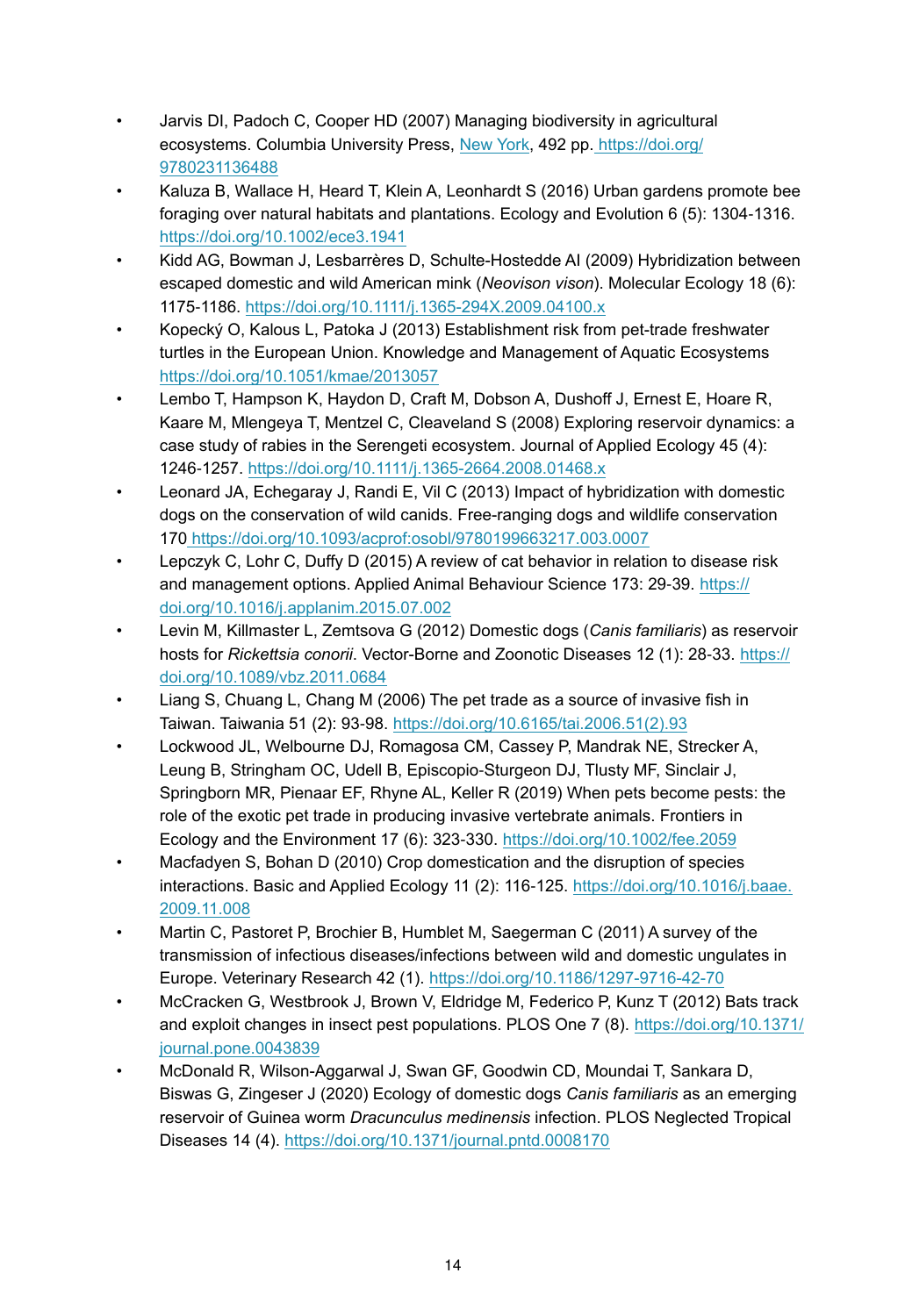- <span id="page-14-5"></span>• McLean P, Gallien L, Wilson JU, Gaertner M, Richardson D (2017) Small urban centres as launching sites for plant invasions in natural areas: insights from South Africa. Biological Invasions 19 (12): 3541‑3555.<https://doi.org/10.1007/s10530-017-1600-4>
- <span id="page-14-3"></span>• Meeus I, Pisman M, Smagghe G, Piot N (2018) Interaction effects of different drivers of wild bee decline and their influence on host–pathogen dynamics. Current Opinion in Insect Science 26: 136‑141. <https://doi.org/10.1016/j.cois.2018.02.007>
- <span id="page-14-6"></span>• Monceau K, Bonnard O, Thiéry D (2014) *Vespa velutina*: a new invasive predator of honeybees in Europe. Journal of Pest Science 87 (1): 1-16. [https://doi.org/10.1007/](https://doi.org/10.1007/s10340-013-0537-3) [s10340-013-0537-3](https://doi.org/10.1007/s10340-013-0537-3)
- <span id="page-14-0"></span>• Mori E, Menchetti M, Camporesi A, Cavigioli L, Fatis K, Girardello M (2019) License to kill? Domestic cats affect a wide range of native fauna in a highly biodiverse Mediterranean country. Frontiers in Ecology and Evolution 7: 477. [https://doi.org/](https://doi.org/10.3389/fevo.2019.00477) [10.3389/fevo.2019.00477](https://doi.org/10.3389/fevo.2019.00477)
- <span id="page-14-2"></span>• Ng-Nguyen D, Hii S, Hoang MT, Nguyen VT, Rees R, Stenos J, Traub RJ (2020) Domestic dogs are mammalian reservoirs for the emerging zoonosis flea-borne spotted fever, caused by *Rickettsia felis*. Scientific Reports 10 (1). [https://doi.org/10.1038/](https://doi.org/10.1038/s41598-020-61122-y) [s41598-020-61122-y](https://doi.org/10.1038/s41598-020-61122-y)
- <span id="page-14-4"></span>• Niemiera A, Holle BV (2009) Invasive plant species and the ornamental horticulture industry. In: Inderjit (Ed.) Management of Invasive Weeds. 5. Springer Netherlands, Dordrecht. [ISBN 978-1-4020-9201-5 978-1-4020-9202-2]. [https://doi.org/](https://doi.org/10.1007/978-1-4020-9202-2_9) [10.1007/978-1-4020-9202-2\\_9](https://doi.org/10.1007/978-1-4020-9202-2_9)
- <span id="page-14-10"></span>• Paterson B (2006) Ethics for wildlife conservation: Overcoming the human–nature dualism. BioScience 56 (2). [https://doi.org/](https://doi.org/10.1641/0006-3568(2006)056%5B0144:EFWCOT%5D2.0.CO;2) [10.1641/0006-3568\(2006\)056\[0144:EFWCOT\]2.0.CO;2](https://doi.org/10.1641/0006-3568(2006)056%5B0144:EFWCOT%5D2.0.CO;2)
- <span id="page-14-9"></span>• Pauchard A, Meyerson L, Bacher S, Blackburn T, Brundu G, Cadotte M, Courchamp F, Essl F, Genovesi P, Haider S, Holmes N, Hulme P, Jeschke J, Lockwood J, Novoa A, Nuñez M, Peltzer D, Pyšek P, Richardson D, Simberloff D, Smith K, van Wilgen B, Vilà M, Wilson JU, Winter M, Zenni R (2018) Biodiversity assessments: Origin matters. PLOS Biology 16 (11).<https://doi.org/10.1371/journal.pbio.2006686>
- <span id="page-14-8"></span>• Pergl J, Sdlo J, Petk P, Danihelka J, Chrtek J, Hejda M, Moravcov L, Perglov I, Tajerov K, Pyek P (2016) Dark side of the fence: ornamental plants as a source of wild-growing flora in the Czech Republic. Preslia 88 (2).
- <span id="page-14-11"></span>• Poelen J, (2021) Global biotic interactions: Interpreted data products. Zenodo. Version Number: 0.2 type: dataset DOI: 10.5281/ZENODO.3950589. URL: [https://zenodo.org/](https://zenodo.org/record/3950589) [record/3950589](https://zenodo.org/record/3950589)
- <span id="page-14-12"></span>• Poelen JH, Simons JD, Mungall CJ (2014) Global biotic interactions: An open infrastructure to share and analyze species-interaction datasets. Ecological Informatics 24: 148‑159. <https://doi.org/10.1016/j.ecoinf.2014.08.005>
- <span id="page-14-7"></span>• Poisson AC, McCullough IM, Cheruvelil KS, Elliott KC, Latimore JA, Soranno PA (2020) Quantifying the contribution of citizen science to broad‐scale ecological databases. Frontiers in Ecology and the Environment 18 (1): 19‑26. [https://doi.org/10.1002/fee.](https://doi.org/10.1002/fee.2128) [2128](https://doi.org/10.1002/fee.2128)
- <span id="page-14-1"></span>• Pollock C, Capilla-Lasheras P, McGill RR, Helm B, Dominoni D (2017) Integrated behavioural and stable isotope data reveal altered diet linked to low breeding success in urban-dwelling blue tits (*Cyanistes caeruleus*). Scientific Reports 7 (1). [https://doi.org/](https://doi.org/10.1038/s41598-017-04575-y) [10.1038/s41598-017-04575-y](https://doi.org/10.1038/s41598-017-04575-y)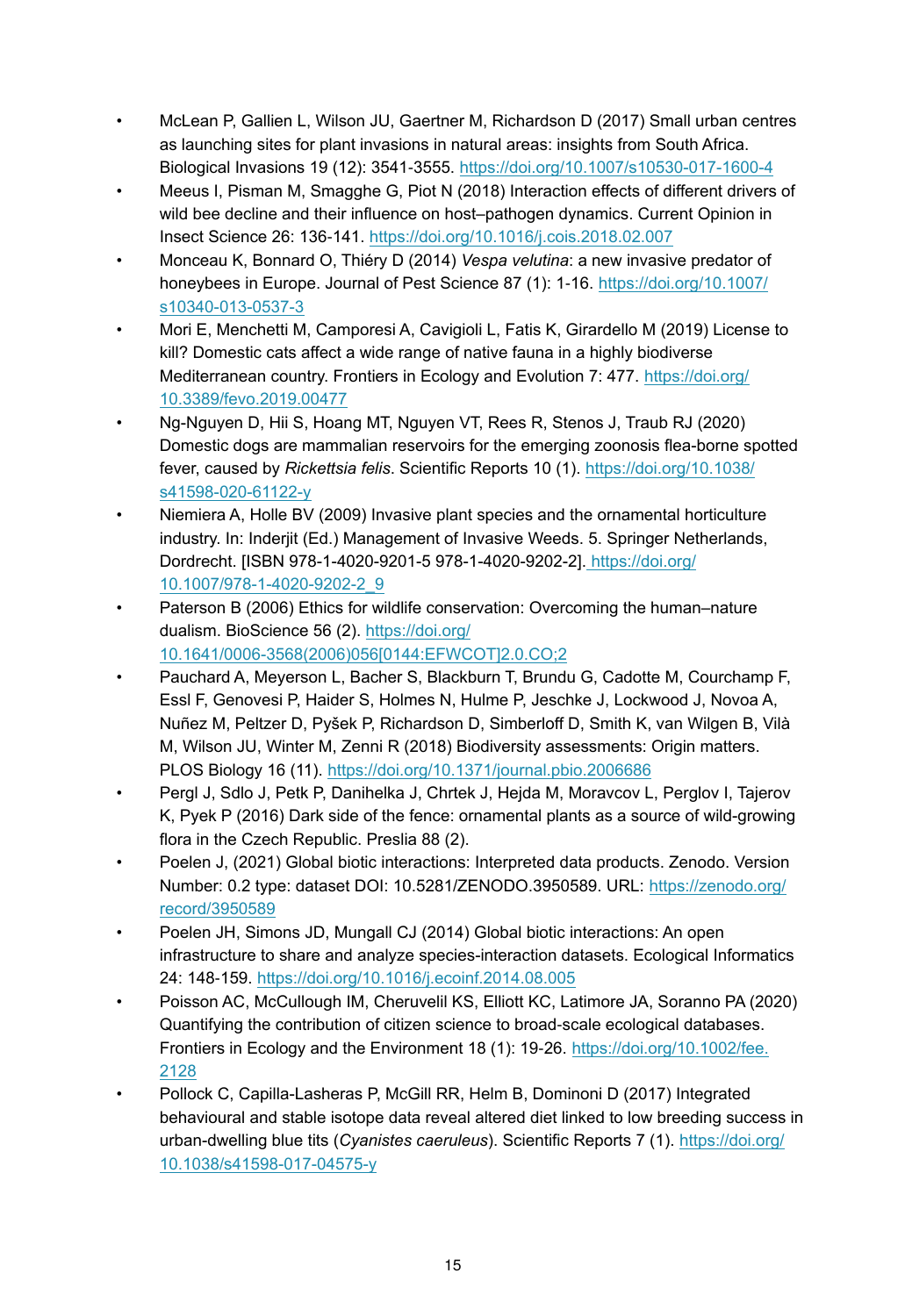- <span id="page-15-10"></span>• Potgieter L, Gaertner M, O'Farrell P, Richardson D (2019) Does vegetation structure influence criminal activity? Insights from Cape Town, South Africa. Frontiers of Biogeography 11 (1). <https://doi.org/10.21425/F5FBG42035>
- <span id="page-15-6"></span>• Pulliam JC, Epstein J, Dushoff J, Rahman S, Bunning M, Jamaluddin A, Hyatt A, Field H, Dobson A, Daszak P (2012) Agricultural intensification, priming for persistence and the emergence of Nipah virus: a lethal bat-borne zoonosis. Journal of The Royal Society Interface 9 (66): 89‑101. <https://doi.org/10.1098/rsif.2011.0223>
- <span id="page-15-0"></span>• Rand T, Tylianakis J, Tscharntke T (2006) Spillover edge effects: the dispersal of agriculturally subsidized insect natural enemies into adjacent natural habitats. Ecology Letters 9 (5): 603‑614.<https://doi.org/10.1111/j.1461-0248.2006.00911.x>
- <span id="page-15-1"></span>• Robinson TP, P.K. T, Franceschini G, Kruska RL, Chiozza F, Notenbaert A, Cecchi G, Herrero M, Epprecht M, Fritz S, You L, Conchedda G, See L (2011) Global livestock production systems. Food and Agriculture Organization of the United Nations (FAO) and International Livestock Research Institute (ILRI), Rome, 152 pp. URL: [http://](http://www.fao.org/3/i2414e/i2414e00.htm) [www.fao.org/3/i2414e/i2414e00.htm](http://www.fao.org/3/i2414e/i2414e00.htm) [ISBN 978-92-5-107028-4]
- <span id="page-15-3"></span>• Ropars L, Dajoz I, Fontaine C, Muratet A, Geslin B (2019) Wild pollinator activity negatively related to honey bee colony densities in urban context. PLOS One 14 (9). <https://doi.org/10.1371/journal.pone.0222316>
- <span id="page-15-2"></span>• Samnegård U, Persson A, Smith H (2011) Gardens benefit bees and enhance pollination in intensively managed farmland. Biological Conservation 144 (11): 2602‑2606.<https://doi.org/10.1016/j.biocon.2011.07.008>
- <span id="page-15-8"></span>• Sandström UG, Angelstam P, Mikusiński G (2006) Ecological diversity of birds in relation to the structure of urban green space. Landscape and Urban Planning 77 (1-2): 39‑53.<https://doi.org/10.1016/j.landurbplan.2005.01.004>
- <span id="page-15-5"></span>• Sanpool O, Intapan PM, Rodpai R, Laoraksawong P, Sadaow L, Tourtip S, Piratae S, Maleewong W, Thanchomnang T (2020) Dogs are reservoir hosts for possible transmission of human strongyloidiasis in Thailand: molecular identification and genetic diversity of causative parasite species. Journal of Helminthology 94 [https://doi.org/](https://doi.org/10.1017/S0022149X1900107X) [10.1017/S0022149X1900107X](https://doi.org/10.1017/S0022149X1900107X)
- <span id="page-15-13"></span>• Schlaepfer M (2018) Do non-native species contribute to biodiversity? PLOS Biology 16 (4). <https://doi.org/10.1371/journal.pbio.2005568>
- <span id="page-15-9"></span>• Schlaepfer M, Guinaudeau B, Martin P, Wyler N (2020) Quantifying the contributions of native and non-native trees to a city's biodiversity and ecosystem services. Urban Forestry & Urban Greening 56<https://doi.org/10.1016/j.ufug.2020.126861>
- <span id="page-15-7"></span>• Scott AB, Phalen D, Hernandez-Jover M, Singh M, Groves P, Toribio JML (2018) Wildlife presence and interactions with chickens on Australian commercial chicken farms assessed by camera traps. Avian Diseases 62 (1): 65-72. [https://doi.org/](https://doi.org/10.1637/11761-101917-Reg.1) [10.1637/11761-101917-Reg.1](https://doi.org/10.1637/11761-101917-Reg.1)
- <span id="page-15-4"></span>• Scurrah M, Celis-Gamboa C, Chumbiauca S, Salas A, Visser RF (2008) Hybridization between wild and cultivated potato species in the Peruvian Andes and biosafety implications for deployment of GM potatoes. Euphytica 164 (3): 881‑892. [https://doi.org/](https://doi.org/10.1007/s10681-007-9641-x) [10.1007/s10681-007-9641-x](https://doi.org/10.1007/s10681-007-9641-x)
- <span id="page-15-12"></span>• Sullivan B, Wood C, Iliff M, Bonney R, Fink D, Kelling S (2009) eBird: A citizen-based bird observation network in the biological sciences. Biological Conservation 142 (10): 2282‑2292.<https://doi.org/10.1016/j.biocon.2009.05.006>
- <span id="page-15-11"></span>• Theobald EJ, Ettinger AK, Burgess HK, DeBey LB, Schmidt NR, Froehlich HE, Wagner C, HilleRisLambers J, Tewksbury J, Harsch MA, Parrish JK (2015) Global change and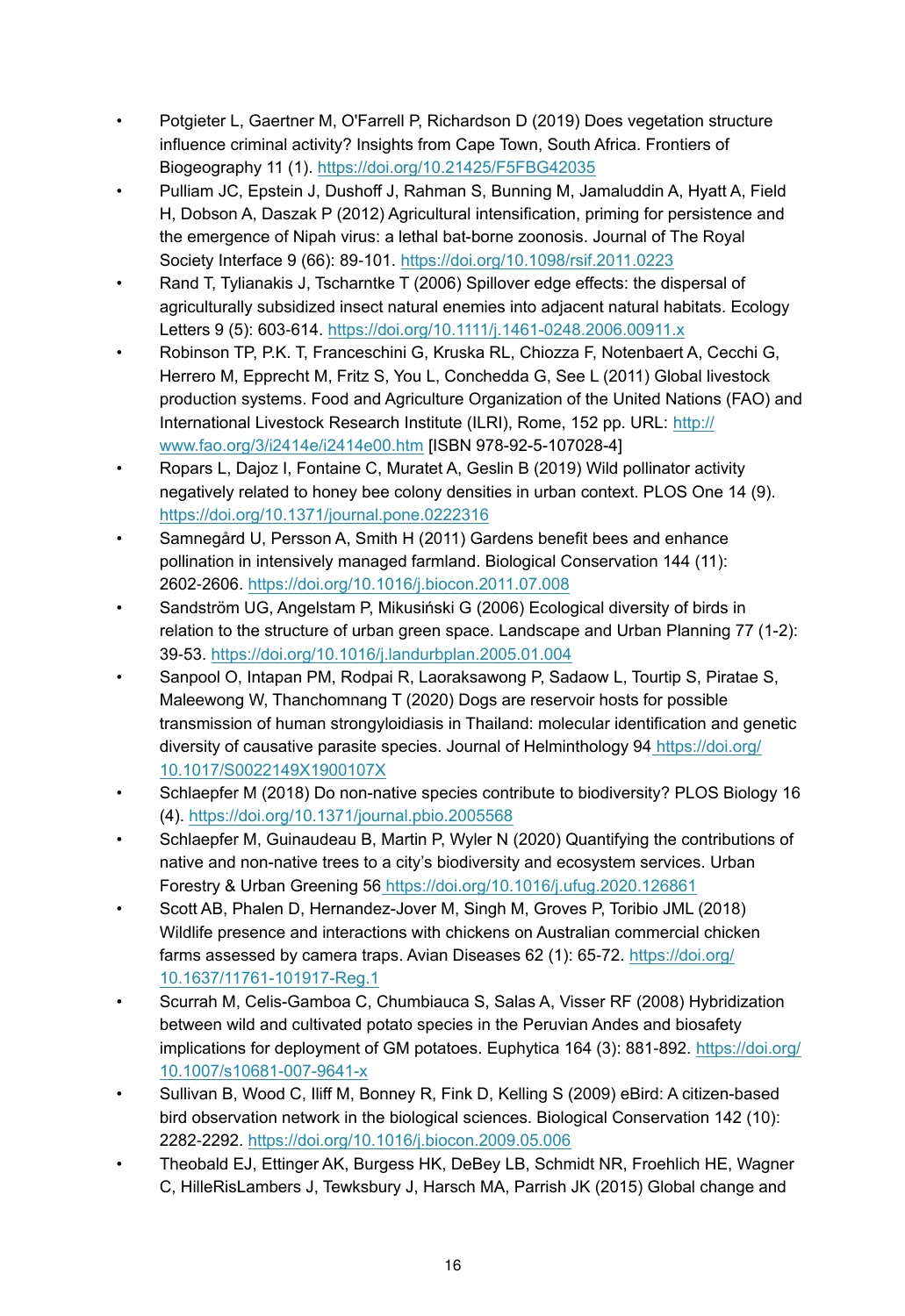local solutions: Tapping the unrealized potential of citizen science for biodiversity research. Biological Conservation 181: 236‑244. [https://doi.org/10.1016/j.biocon.](https://doi.org/10.1016/j.biocon.2014.10.021) [2014.10.021](https://doi.org/10.1016/j.biocon.2014.10.021)

- <span id="page-16-2"></span>• Thomas C (2013) The Anthropocene could raise biological diversity. Nature 502 (7469): 7‑7. <https://doi.org/10.1038/502007a>
- <span id="page-16-4"></span>• van Kleunen M, Essl F, Pergl J, Brundu G, Carboni M, Dullinger S, Early R, González-Moreno P, Groom Q, Hulme P, Kueffer C, Kühn I, Máguas C, Maurel N, Novoa A, Parepa M, Pyšek P, Seebens H, Tanner R, Touza J, Verbrugge L, Weber E, Dawson W, Kreft H, Weigelt P, Winter M, Klonner G, Talluto M, Dehnen-Schmutz K (2018) The changing role of ornamental horticulture in alien plant invasions: Horticulture and plant invasions. Biological Reviews 93 (3): 1421‑1437.<https://doi.org/10.1111/brv.12402>
- <span id="page-16-5"></span>• Vilà M, Basnou C, Pyšek P, Josefsson M, Genovesi P, Gollasch S, Nentwig W, Olenin S, Roques A, Roy D, Hulme PE (2010) How well do we understand the impacts of alien species on ecosystem services? A pan-European, cross-taxa assessment. Frontiers in Ecology and the Environment 8 (3): 135‑144. <https://doi.org/10.1890/080083>
- <span id="page-16-7"></span>• Vught I, Wils C, Schneiders A (2020) Bescherming en beheer in Vlaanderen. Mededelingen van het Instituut voor Natuuren Bosonderzoek 2: 79‑88. [In n]. URL: <https://www.vlaanderen.be/publicaties/natuurrapport-2020>
- <span id="page-16-1"></span>• Walker J, Evans K, Rose Vineer H, van Wyk J, Morgan E (2018) Prediction and attenuation of seasonal spillover of parasites between wild and domestic ungulates in an arid mixed-use system. Journal of Applied Ecology 55 (4): 1976-1986. [https://doi.org/](https://doi.org/10.1111/1365-2664.13083) [10.1111/1365-2664.13083](https://doi.org/10.1111/1365-2664.13083)
- <span id="page-16-8"></span>• Walker K, Pearman D, Stroh P (2015) Where and what do we record? [https://bsbi.org/](https://bsbi.org/wp-content/uploads/dlm_uploads/Where_and_what_do_we_record.pdf) [wp-content/uploads/dlm\\_uploads/Where\\_and\\_what\\_do\\_we\\_record.pdf](https://bsbi.org/wp-content/uploads/dlm_uploads/Where_and_what_do_we_record.pdf). Accessed on: 2020-12-27.
- <span id="page-16-3"></span>• Wells K, Gibson D, Clark N, Ribas A, Morand S, McCallum H (2018) Global spread of helminth parasites at the human-domestic animal-wildlife interface. Global Change Biology 24 (7): 3254‑3265. <https://doi.org/10.1111/gcb.14064>
- <span id="page-16-0"></span>• Weston MA, Stankowich T (2013) Dogs as agents of disturbance. In: Gompper M (Ed.) Free-ranging dogs and wildlife onservation. Oxford University Press, Oxford, 336 pp. URL: [https://global.oup.com/academic/product/free-ranging-dogs-and-wildlife](https://global.oup.com/academic/product/free-ranging-dogs-and-wildlife-conservation-9780199663217?cc=nl&lang=en&)[conservation-9780199663217?cc=nl&lang=en&](https://global.oup.com/academic/product/free-ranging-dogs-and-wildlife-conservation-9780199663217?cc=nl&lang=en&) [ISBN 9780199663217].
- <span id="page-16-9"></span>• Wieczorek J, Bloom D, Guralnick R, Blum S, Döring M, Giovanni R, Robertson T, Vieglais D (2012) Darwin Core: An evolving community-developed biodiversity data standard. PLOS One 7 (1). <https://doi.org/10.1371/journal.pone.0029715>
- <span id="page-16-10"></span>• Wilkinson M, Dumontier M, Aalbersberg IJ, Appleton G, Axton M, Baak A, Blomberg N, Boiten J, da Silva Santos LB, Bourne P, Bouwman J, Brookes A, Clark T, Crosas M, Dillo I, Dumon O, Edmunds S, Evelo C, Finkers R, Gonzalez-Beltran A, Gray AG, Groth P, Goble C, Grethe J, Heringa J, 't Hoen PC, Hooft R, Kuhn T, Kok R, Kok J, Lusher S, Martone M, Mons A, Packer A, Persson B, Rocca-Serra P, Roos M, van Schaik R, Sansone S, Schultes E, Sengstag T, Slater T, Strawn G, Swertz M, Thompson M, van der Lei J, van Mulligen E, Velterop J, Waagmeester A, Wittenburg P, Wolstencroft K, Zhao J, Mons B (2016) The FAIR Guiding Principles for scientific data management and stewardship. Scientific Data 3 (1).<https://doi.org/10.1038/sdata.2016.18>
- <span id="page-16-6"></span>• Yang L, Turo K, Riley C, Inocente EA, Tian J, Hoekstra N, Piermarini P, Gardiner M (2019) Can urban greening increase vector abundance in cities? The impact of mowing,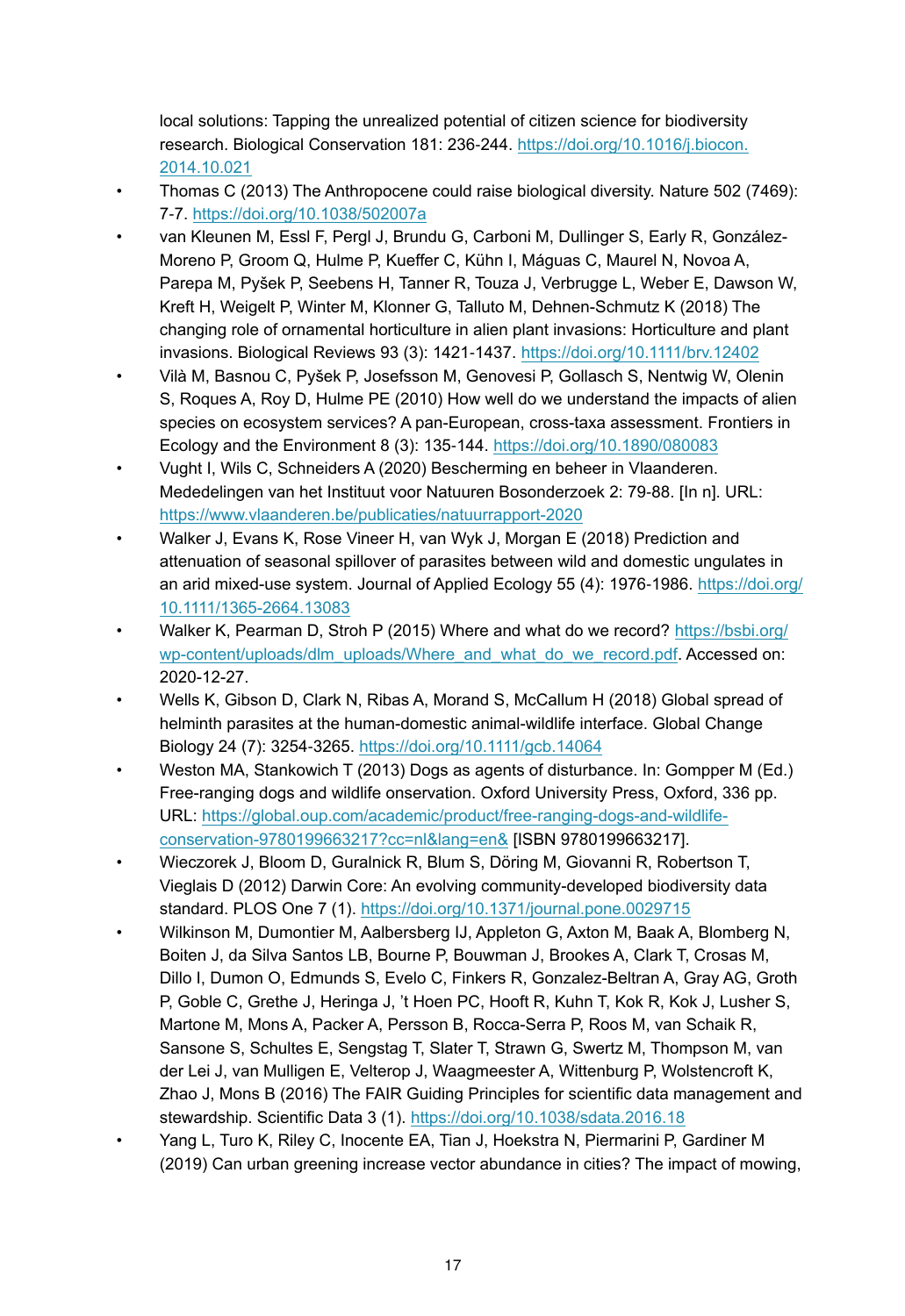local vegetation, and landscape composition on adult mosquito populations. Urban Ecosystems 22 (5): 827‑839.<https://doi.org/10.1007/s11252-019-00857-7>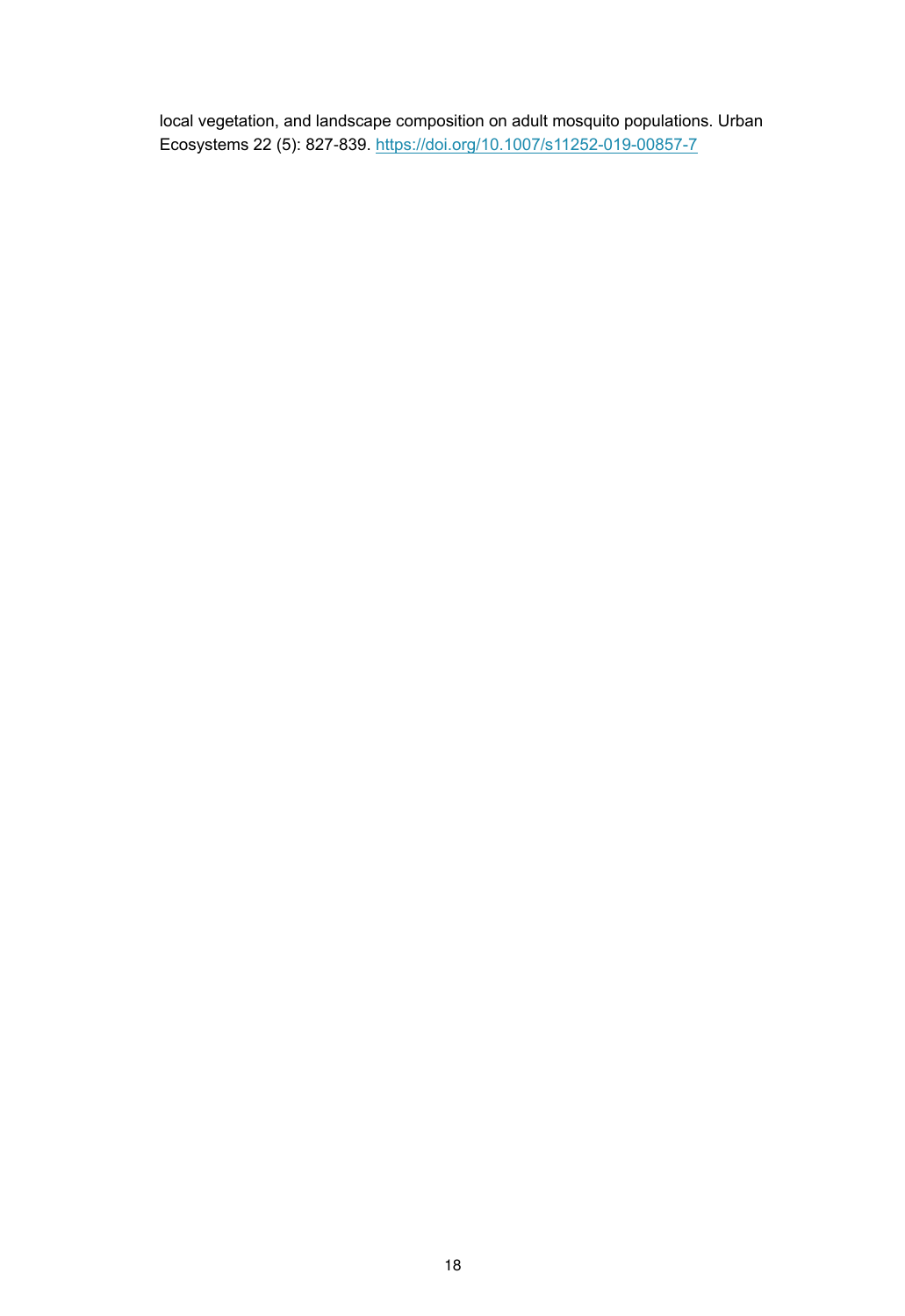<span id="page-18-0"></span>

#### Figure 1.

A species interaction network of the organisms recorded for Meise Botanic Garden in Belgium. It demonstrates how the people, cultivated plants and domesticated animals (green nodes) are integrated into the ecosystem of the Garden through their interactions with wild organisms (pink nodes). Species included are only those available on GBIF ([GBIF 2021](#page-12-12)) that have been recorded in the Garden and their potential interactions are those available in GloBI [\(Poelen](#page-14-11) [2021](#page-14-11), [Poelen et al. 2014](#page-14-12)). Nodes are proportional to the network degree of the organism's interactions and the eight domesticated or planted species are labelled by name. The code used to generate this network is available [\(Groom 2021\)](#page-12-13).